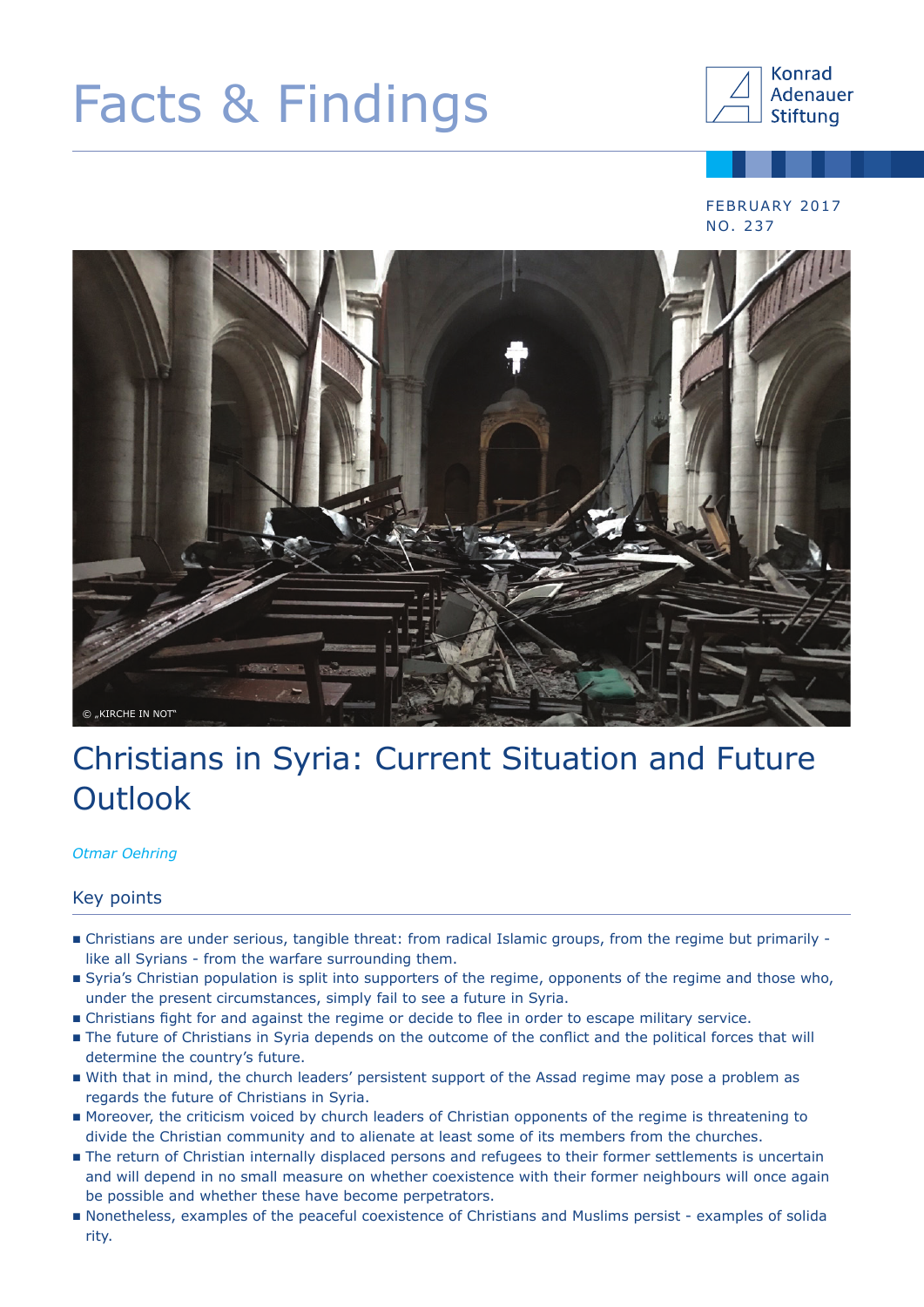

#### **CONTENTS**

**3** | The relationship between the state and the religious communities in Syria

15 | Likelihood of the Christians remaining in their original settlements or returning there

**18** | Appendix

It is often said that Christians in Syria hope the Assad regime will survive so that they can resume the lives they led prior to the so-called Syria crisis after a peace agreement has been reached place.

But is that really true?

It is certainly the case that all those Christians who were interested less in political involvement and more in good business and a pleasant life did not question the conditions laid down by the Assad regime.

It is also correct that the Christian churches have exploited the liberties and leeway granted them by the Assad regime. In return, they have pledged themselves to compliance. Finally, it is also accurate to state that the Christian churches and the vast majority of their leaders continue to cling to this position – right up to the present day.

At the same time, however, the example of the Christians in Syria reveals a host of fault lines, which doubtless existed prior to the start of the conflict within Syrian society but are only clearly emerging now.

It has been reported, for instance, that the previously ubiquitous fear of speaking freely has now given way to the courage to do precisely that. It is said that the regime's repressive apparatus has been impeded to such an extent by the circumstances of the conflict that complete control over the population has been lost. Recently, indeed, some have dared to question the regime's ideological stipulations on Arab identity, emphasising their individual ethnic-religious identity instead.

Furthermore, Christians in Syria continue to number not only supporters of the regime, but also many who oppose it – both at home and abroad. It is thus fair to assume that neither the regime nor the opposition can be sure of the support of a majority of Christians.<sup>1</sup> Christians fight as conscripts and militiamen both for the regime and for oppositional groups struggling against it. Others have escaped military service by fleeing.

Many Christians have abandoned their ancestral settlements to escape the violence – irrespective of who is responsible for it. They live as internally displaced persons in Syria or as refugees in neighbouring states. Yet others have already moved further afield either illegally or as part of resettlement programmes, relocating to Europe or overseas.

The Syria conflict has long since developed into a civil war with no end in sight. Nonetheless, it makes sense to explore the future prospects for Christians in Syria. That applies to those who are still living in their ancestral settlements or who now live as internally displaced persons in other parts of Syria as well as to those who have already left the country.

What follows is an attempt to shed a little more light on the current situation and wherever possible to address the issues raised.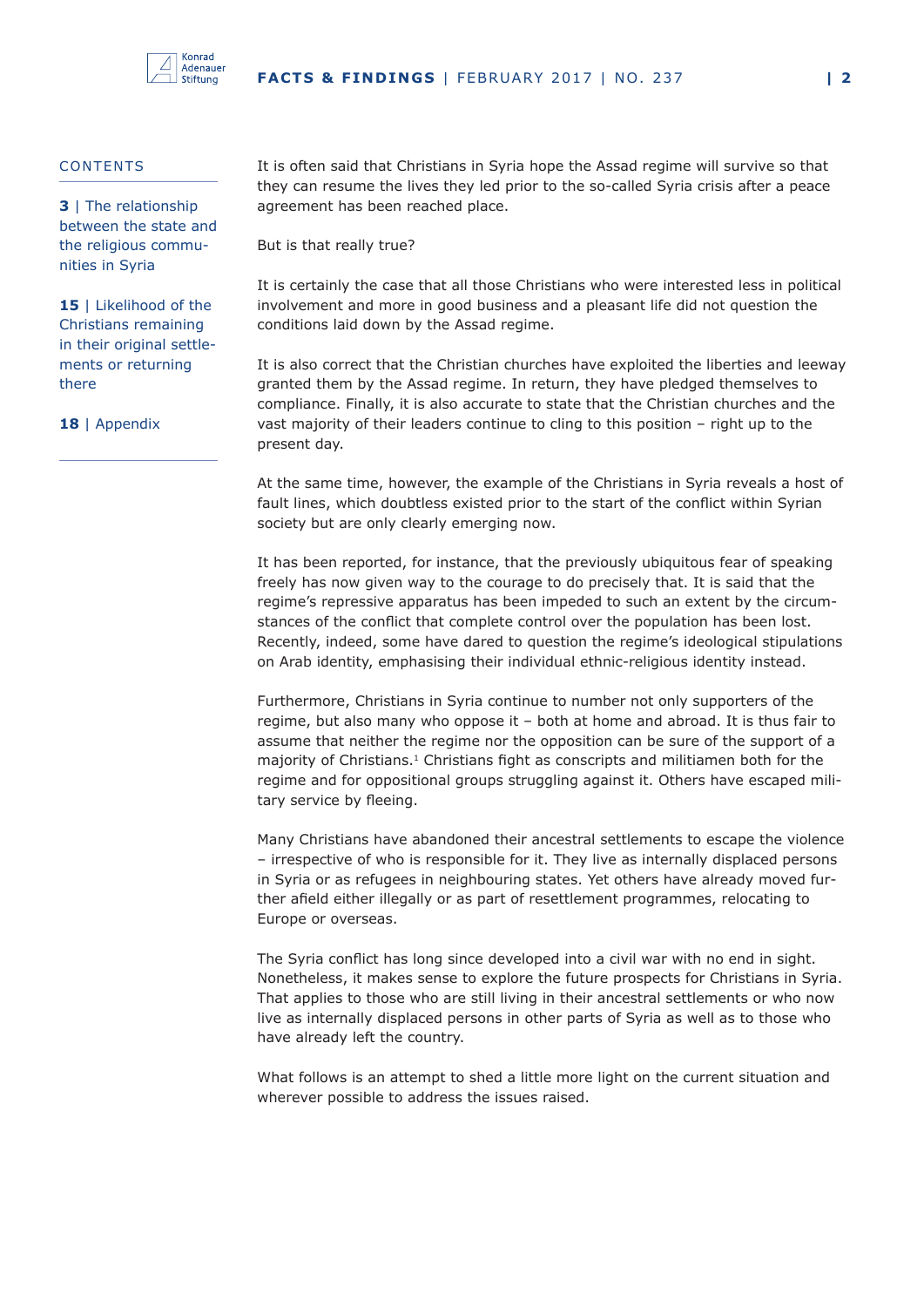

#### The relationship between the state and the religious communities in Syria

#### **The international legal framework**

Syria acceded to the International Covenant on Civil and Political Rights (ICCPR) of 16 December 1966, which entered into force on 23 March 1976 in accordance with Article 49 of the Covenant<sup>2</sup>, on 21 April 1969.<sup>3</sup> Article 18 of the ICCPR contains a definition of religious freedom which is binding for the Syrian Arab Republic under international law:

(1) Everyone shall have the right to freedom of thought, conscience and religion. This right shall include freedom to have or to adopt a religion or belief of his choice, and freedom, either individually or in community with others and in public or private, to manifest his religion or belief in worship, observance, practice and teaching.

(2) No one shall be subject to coercion which would impair his freedom to have or to adopt a religion or belief of his choice.

(3) Freedom to manifest one's religion or beliefs may be subject only to such limitations as are prescribed by law and are necessary to protect public safety, order, health, or morals or the fundamental rights and freedoms of others.

(4) The States Parties to the present Covenant undertake to have respect for the liberty of parents and, when applicable, legal guardians to ensure the religious and moral education of their children in conformity with their own convictions. To date, Syria has not acceded to the Optional Protocol allowing individual complaints of 16 December 1966, which also entered into force on 23 March 1976 and permits individuals to submit complaints to the United Nation's Human Rights Committee.<sup>4</sup>

As a result of its signing of the ICCPR and thus of these regulations, the Syrian state is generally depicted as a secular state. However, this conflicts with the Syrian Constitution, Article 3 of which states:

"The religion of the President of the Republic is Islam. Islamic jurisprudence shall be a major source of legislation. The State shall respect all religions, and ensure the freedom to perform all the rituals that do not prejudice public order. The personal status of religious communities shall be protected and respected."5

In the light of Article 3 of the Syrian Constitution, the question of whether the Syrian state is indeed secular must be answered in the negative. In terms of its constitution, Syria is no more a secular state than are Egypt, Iraq or Jordan, whose constitutions contain comparable regulations. This is not altered in any way by the fact that Islam is not explicitly named as the state religion in the Syrian Constitution, it being postulated instead that the religion practised by the President of the Republic is Islam. In addition, although the constitution guarantees the freedom to practise [religious] rites, i.e. freedom of worship, provided that public order is not compromised, this does not signify an explicit assurance of religious freedom. Not a secular state No guarantee of religious freedom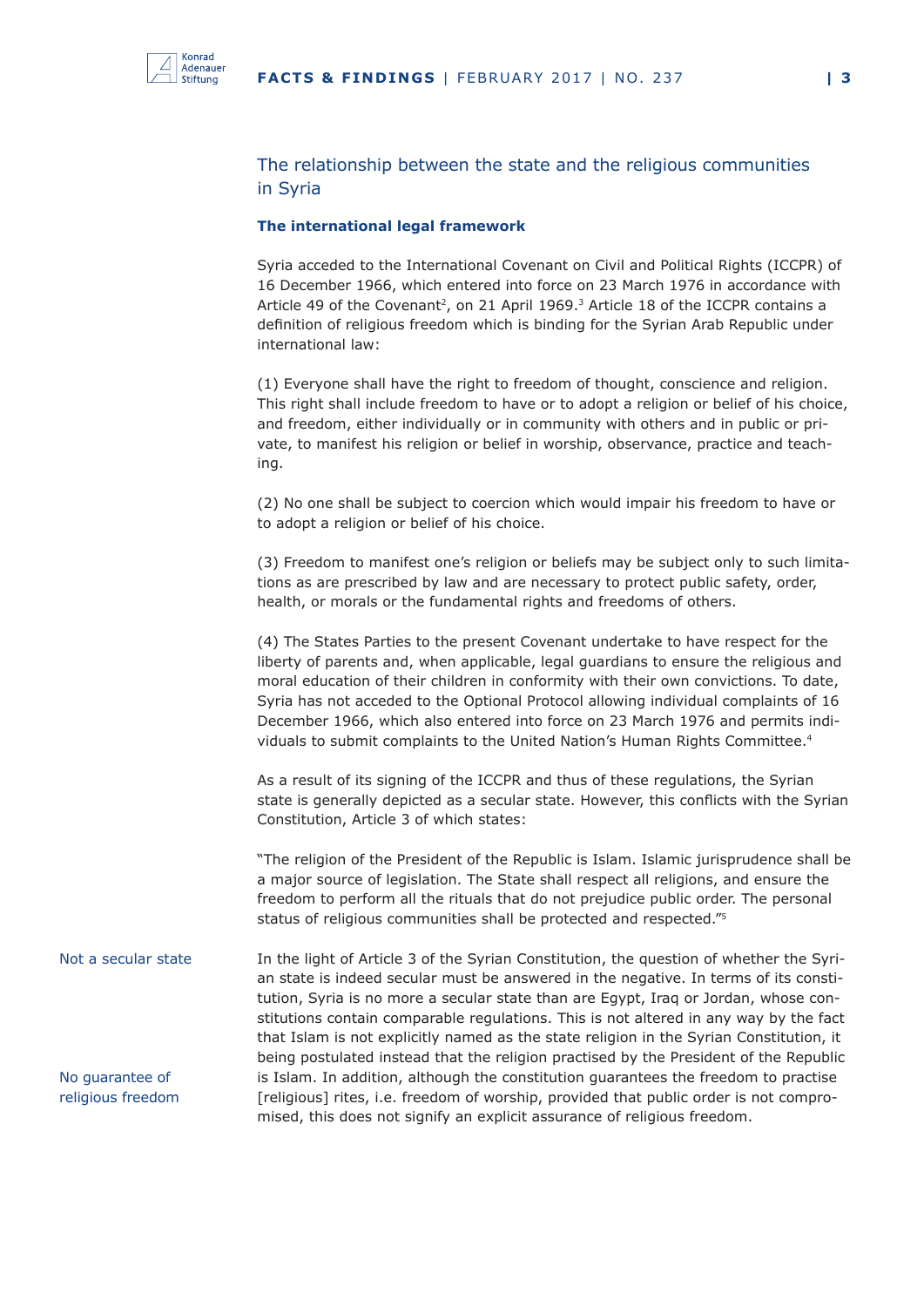

#### **Government policy in practice**

In practice, however, the Assad regime has understood the need to present the Syrian state as a secular state and thus succeeded in convincing the country's Christian minority groups that the reigning Alawite elite has the best candidates for the formation of a government. The uniting factor here has invariably proved to be the joint fear of Sunni dominance on the part of both the regime and Christian minority groups, the outcome of which would be a situation potentially threatening to both parties. This aspect has consistently informed the regime's discourse since the outbreak of hostilities in 2011.

Consequently, church leaders have displayed little interest in a change in the political status quo. Instead, they have frequently, and very clearly, reiterated their support for the regime. Their demands for security, on the other hand, are treated by the regime as individual requests, the fulfilment of which is deemed by the state to be a favour and certainly not a self-evident obligation.

Moreover, the regime is aware of the fact that its political opponents include individuals from all ethnic and religious communities, e.g. Christians like Anwar al-Bunni<sup>6</sup>, Michel Kilo<sup>7</sup> and George Sabra<sup>8</sup>. As a result, the previous state-supporting significance of the churches appears to be in decline and the regime has legitimate grounds to fear that calls for reforms and a possible change of government by a (steadily) growing section of the relevant communities could well increase in volume.

It is, therefore, in the interests of both church leaders and the regime to maintain the millet system, which is aligned to the country's current needs. In its day, the Ottoman millet system regulated the relationship between Ottoman rule and the religious communities, which were recognised as 'millet' (nation). The Ottoman state exploited the structures of these groups in order to control and secure access to them. After the fall of the Ottoman Empire, the millet system underwent further development and continues to apply in Middle Eastern Arab states and in Israel in that all issues concerning civil status law, family law and inheritance law are still regulated in accordance with the respective 'nation's' (religious community's) religious group law.

In 2006 in Syria, for instance, a revised 'Catholic Law' agreed between the Melkite Greek Catholic Church and the Syrian regime was adopted and entered into force<sup>9</sup>; it relates to civil status law, family law and inheritance law for the corresponding nation  $-$  in this case all Catholics.<sup>10</sup>

#### **The attitude of the churches**

The common interest of the churches and communities in preserving a reformed millet system is one reason why they cling to their present relationship with the regime in the current situation. Another factor in may well be that the ruling Ba'ath party has consistently adhered to its promise to involve the various groups in its vision of a Syrian nation. It cannot be excluded – indeed it is distinctly possible – that a future regime of a different ideological calibre would act in a quite different manner.

I doubt that the Christian communities in Syria might, under certain circumstances, attempt to ensure they are institutionally prepared for a change in the political

Regime and Christian minorities: fear of Sunni dominance

Church leaders and regime: millet system retained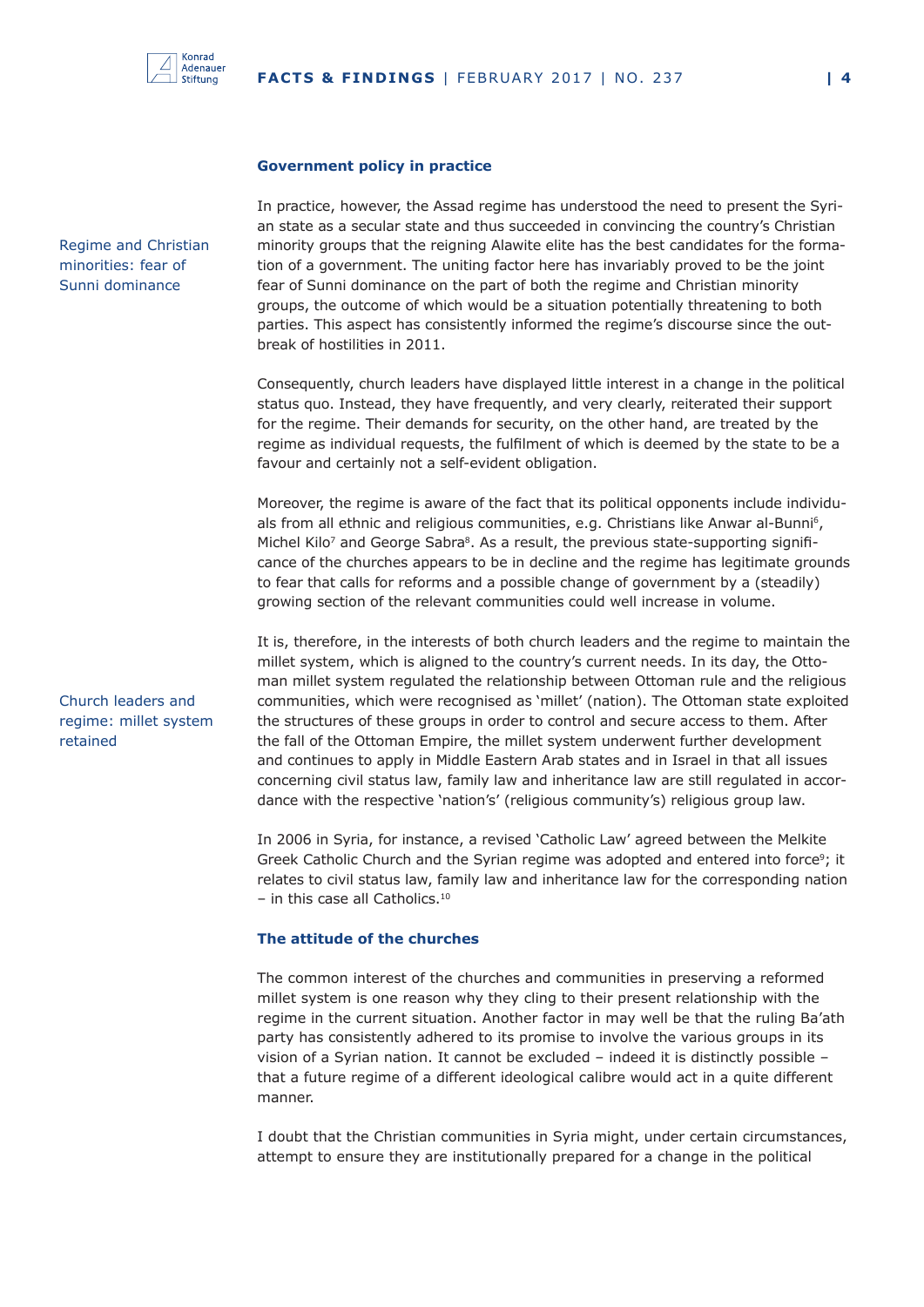

setup by holding on to the millet system, as posited by Fiona McCallum of the University of St. Andrews.11 This approach would require church leaders and churchgoers to address the positive aspects of a possible regime change. With very few exceptions, however, the church leaders see the possibility of a change in government solely as a worst-case scenario, in which they have no interest and would prefer to avoid. The same applies to a large number of church-goers.

Churches: preserve the status, placate the regime

At all events, it must be assumed that the Christian religious institutions have preferred to maintain their status and not to challenge the regime. While the position taken by church leaders is understandable, there can be no sidestepping the criticism that, despite the Assad regime's inhuman conduct since the outbreak of the Syrian conflict, the nature of the debate pursued by church leaders – with some individual exceptions – has not changed.<sup>12</sup>

The conflict has now been going on for over five years and has inflicted immeasurable suffering on the country. According to the Syrian Observatory for Human Rights, the warring factions were responsible for the deaths of 203,097 civilians, including 23,863 children and 22,823 women, between March 2011 and November 2016; 92.92 % of these casualties were caused by government troops and their allies. As early as April 2016 the UN Special Representative for Syria, Staffan de Mistura, put the number of victims at around 400,000.13 The Syrian Centre for Policy Research puts the figure even higher. Its assumption is that 470,000 deaths have occurred since the beginning of the conflict, 11.5% of the population have been killed<sup>14</sup> or injured, 6.5 million Syrians, 2.8 million of them children, have joined the ranks of the internally displaced<sup>15</sup>, and  $4,810,710$  Syrians have become refugees.16

In the light of such figures, the accusation continues to apply that the "Christian churches [in Syria] [have been] "bought" and … have allowed [themselves] … to be bought." In fact, the stance of the churches is, in a sense, distinctly schizophrenic. On the one hand, they (justifiably) fear an uncertain future in a country which may, in time, be dominated and ruled by Islamic or even radical Islamic Sunni groups. On the other hand, their stance risks igniting the wrath of the aggrieved Sunni masses after the possible end of the Ba'ath regime. However, with the exception of the activities of the radical Islamic groups, no other anti-Christian propaganda is currently being peddled in Syria. This may well be linked to the fact that the Assad regime has so far succeeded in maintaining its repressive character. However, should radical changes take place in Syria, the churches' loyalty to the regime could prove extremely dangerous.<sup>17</sup> As a result, the patriarchs introduced below all hope that such an upheaval will not occur.

#### **The patriarchs**

Patriarchs in Syria support Assad regime

Church leaders risk bringing Sunni wrath down on Christians

Three of the nine patriarchs in the main churches of Syria reside in the country:

- **John X. Yazigi**<sup>18</sup>, Greek Orthodox Patriarch of Antioch and All the East (Head of the Greek Orthodox Church of Antioch),
- **Gregor III. Laham**<sup>19</sup>, Patriarch of Antioch and All the East, and Alexandria and Jerusalem (Head of the Melkite Greek Catholic Church),
- **Moran Mor Ignatius Aphrem II Karim<sup>20</sup>, Patriarch of Antioch and All the East** (Head of the Syriac Orthodox Church)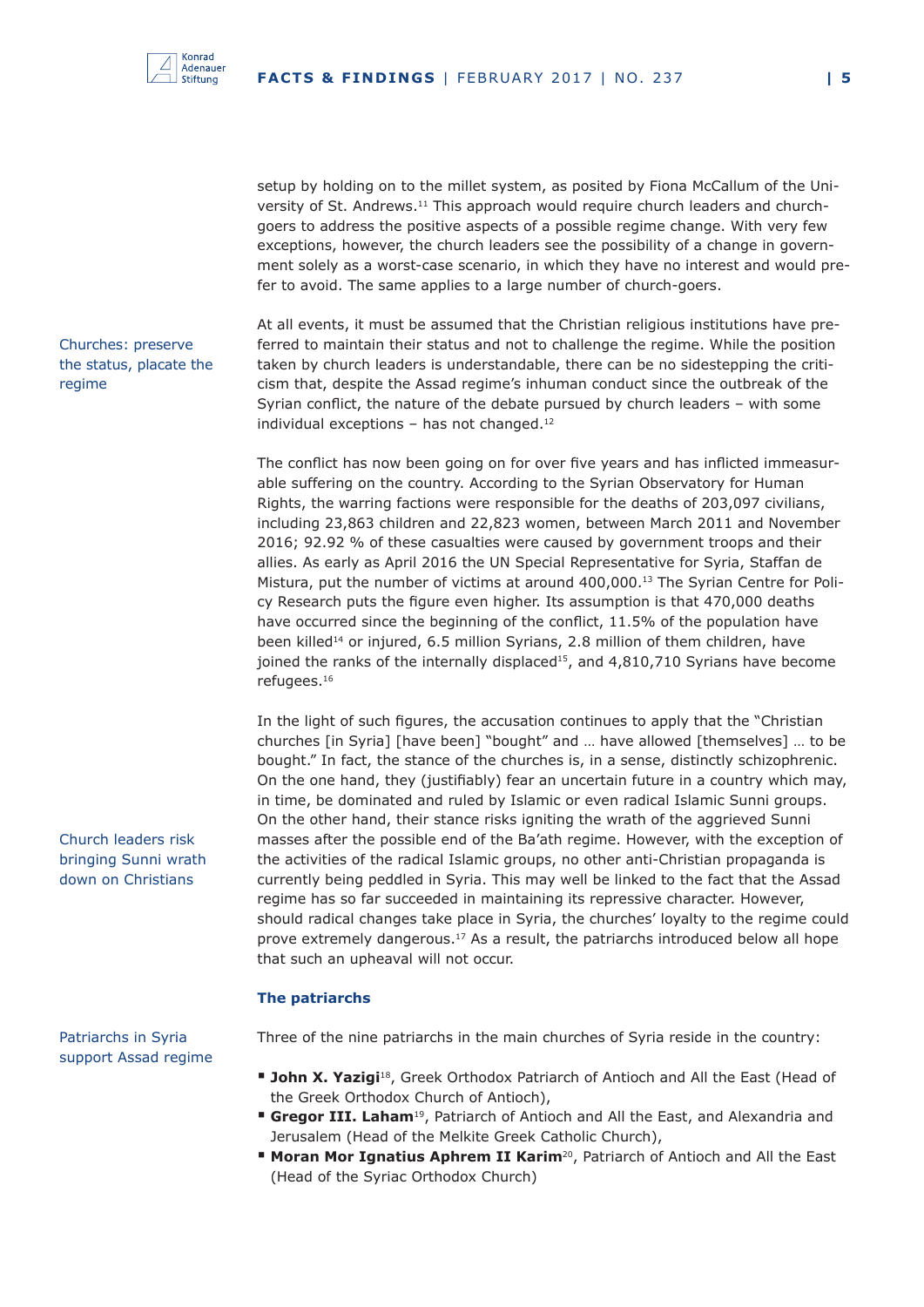

Four patriarchs reside in Lebanon:

- **Aram Pedros Kiskisian Keshishian**<sup>21</sup>, Armenian Catholicosate of the Great House of Cilicia (Head of the Armenian Apostolic Church),
- **Patriarch Krikor Bedros XX Gabroyan**<sup>22</sup>, Patriarch of Cicilia (Head of the Armenian Catholic Church),
- **Ignatius Joseph III. Yonan**<sup>23</sup>, Patriarch of Antioch (Head of the Syrian Catholic Church),
- **Béchara Boutros Cardinal al-Rahi**<sup>24</sup>, Patriarch of Antioch and All the East (Head of the Maronite Church).

Two patriarchs reside in Iraq:

- **Mar Louis Raphaël I Sako,** Patriarch of Babylon (Head of the Chaldean Catholic Church),
- **Mar Gewargis III, Catholicos-Patriarch of the Holy Apostolic Catholic Assyrian** Church of the East.

The Head of the Greek Orthodox Church of Antioch, John X Yazigi, has given the Assad regime his unrestricted support. In line with his own stance, the patriarch has forbidden Greek Orthodox Christians to express opinions about both the situation in Syria and the regime - only the Church may speak for the Christians.<sup>25</sup>

The Head of the Melkite Greek Catholic Church, Gregory III Laham, makes frequent statements on this issue. All his comments, public or private, express nothing but praise for Bashar Assad. He is, therefore, reputed to be jostling for position to become the Syrian dictator's favourite church leader.<sup>26</sup> In an interview with the German daily *Frankfurter Allgemeine Zeitung*27 he criticised the fact that Western media are dominated by manipulation, ignorance and the desire to peddle only bad news, claiming that Bashar Assad was the victim of systematic defamation. During personal encounters, he continued, the President appeared cultivated and full of sympathy and respect for the Christian religion. The patriarch said he had no idea what people had against Assad. In the light of such statements it is hardly surprising that the patriarch, when interviewed by the Swiss daily *Tagesanzeiger*, should have responded as follows to the question of whether he really believed in a future for Syria with Assad: "He has to be there for the future of the country. I am allowed to say this; after all, I am no supporter of Assad, nor do I enjoy his special protection." Responding to the remark that the Christian authorities faced accusations of being exploited by the Assad regime, the patriarch said: "As Christians we are free. It is not true that we are manipulated by Assad. During the four years of the war we have lived very freely, without encountering pressure from any group, without pressure from the army or from a general. In that time I have travelled regularly and met representatives of very different groups. I have never had to submit reports to Assad. It was before the war that we had to account for our activities." In the light of these remarks, the nature of the patriarch's response to the interviewer's comment that a future with Assad was simply unthinkable will come as no surprise: "Why not? Syria used to be considered a paradise. Why shouldn't the situation we had before the war, when all the groups lived peacefully with one another, not return again afterwards? Syria was a police state under Assad's father. Now the situation has relaxed - his son's politics are different. He can rebuild Syria using all the country's forces. Of course he can't do it alone, but without him it won't be possible either." In answer to the question of whether he feared a terror regime might seize power after or without Assad, Gregory III replied: "Yes, the result would be pure chaos. Because who has a plan? What would the alternative be? Fighting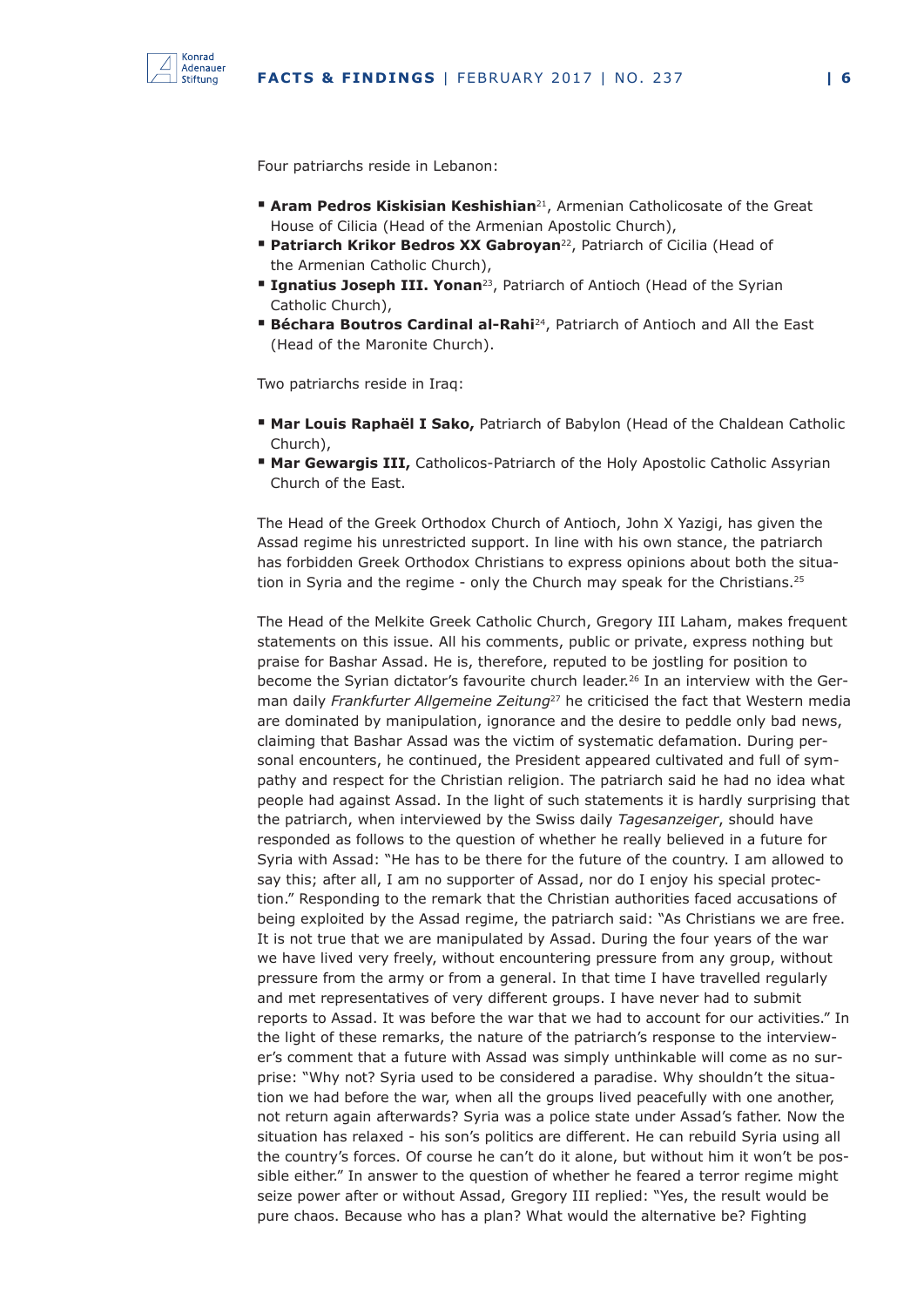

between Sunnis and Shiites, fighting between the religions, fighting between the neighbours. That would make the threat to Christians even greater. The most effective protection for Christians in the Middle East is Arab unity. As long as in-fighting among the Arab states persists, there is no future for the country, for its youth, and no future for democracy. It is the conflict that threatens us Christians, not Islam."<sup>28</sup>

The Head of the Syriac Orthodox Church, Moran Mor Ignatius Aphrem II Karim, says: "We recognise legitimate rulers and pray for them, as the New Testament teaches us. We also see that there is no democratic opposition on the other side, only extremist groups. Moreover, in recent years we have come to see that these groups base their activities on an ideology brought here by so-called 'hate preachers', who come from Saudi Arabia, Qatar and Egypt and find popular support. These groups procure their weapons from Turkey, as the media have shown us." The patriarch also observed that the majority of Syrian citizens have always supported the Assad government and continue to do so.<sup>29</sup>

If patriarchs issue personal comments in favour of the Assad regime and the dictator in this manner, it can come as little surprise that the overwhelming majority of bishops and priests also accepts the President's repressive policies, not to say supports them wholeheartedly. They justify this by reference to the security in which Christians have lived since Hafez al-Assad, father of the current president, to the fact that many Christians occupy positions in the state apparatus and the military, and that Christians are also government ministers and members of parliament.<sup>30</sup> There can be no denying that the degree of freedom experienced by Christians in Syria under Hafez and Bashar Assad as regards their religious affiliation – a freedom they continue to enjoy – is impressive when compared with other Middle Eastern countries. However, this relative freedom has been bought at the cost of complete political abstinence and absolute compliance with the regime. As a consequence, coercive action by the state, such as the nationalisation of the church schools in 1967, is deemed regrettable but must be accepted without any further ado. Christians may nominally continue to occupy important posts within the state apparatus, including in the secret services, the police and the military, but it is frequently forgotten that, despite their high positions, they have never actually numbered among the crucial "decision-makers". (In the event of a change in regime, no one would then ask whether the Christians had any real influence or not. They would quite simply be accused of out-and-out collaboration with the Assad regime). Syria's ecclesiastical authorities have also condoned the disappearance of church personnel, including members of the clergy, without filing any formal protests with the relevant authorities.<sup>31</sup>

To date, the patriarchs residing in Lebanon have only issued the occasional one-sided statement in favour of the Syrian regime and its ruler Bashar Assad. This may be due not least to the fact that, in contrast to the patriarchs living in Syria itself, they do not feel continually obliged to praise the Syrian regime and its power broker Assad.32

The heads of the Armenian Apostolic and Armenian Catholic Churches have repeatedly spoken positively of Syria's stance on the Armenian genocide and of the welcome given to victims of that genocide within Syria. At the same time they have largely refrained from justifiable criticism of the Assad regime and the dictator himself.33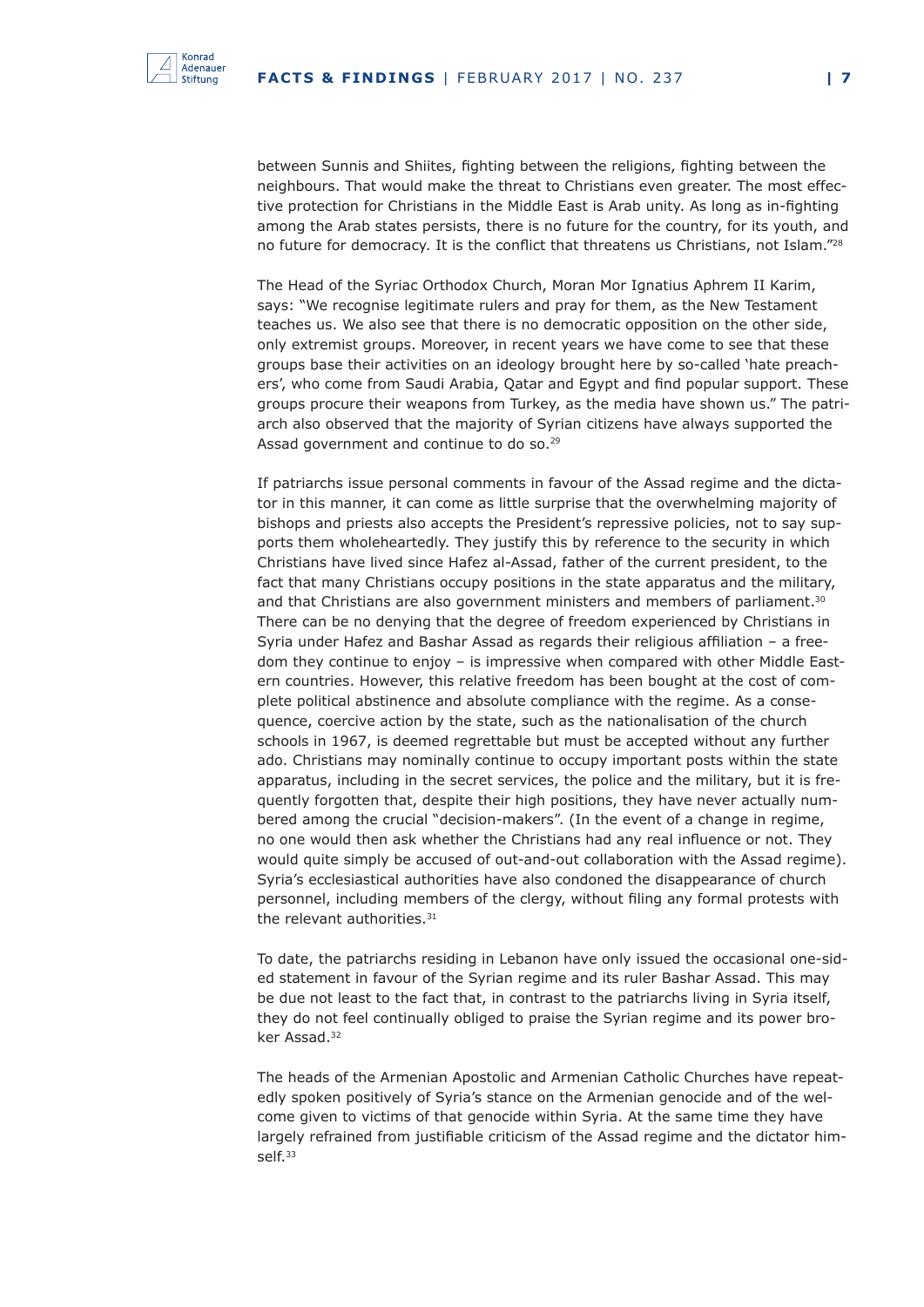

Similar things are said of the Syrian Catholic Patriarch Mar Ignatius Joseph III Yonan.34 Statements have been attributed to him which, while they may be understandable, are nonetheless problematic. "A dictatorship in which the law is respected is preferable to Islamist totalitarianism," he said in an allusion to the situation of Christians in Syria under the Assad government, without naming the latter explicitly. He went on to remark that the orderly circumstances under Assad, an Alawite, were the exact opposite of the system that would be installed by the "murderous jihadist gangs" of the Islamic State  $(IS).^{35}$  On the other hand, in an interview with the TAZ newspaper, the Syrian Catholic patriarch made unmistakable – and quite critical – remarks about the Syrian regime and the necessity of a regime change, while also expressing fear of a violent upheaval: "Syria was a type of dictatorship, a one-party dictatorship or a sectarian dictatorship. ... I'm not saying that we Christians need to be protected by a regime of this kind. But we do fear violent change. ... There are Christians who oppose the so-called established regime and others who are against would-be revolutionaries. In my opinion, most of them want a stable regime, regardless of the form it takes. The Christians have no militias and no desire to fight just to transform the regime into an autocratic Muslim system. You can call them the silent majority or say they're on the side of the regime. But ultimately most people want a genuine change of regime. The Christians do not wish to violently overthrow one regime in the hope that the next one will be better."<sup>36</sup> The patriarch elaborated on these thoughts in a detailed interview with the FAZ newspaper, in which he also advocated a dialogue between the government and the opposition.<sup>37</sup>

In recent decades, relations between the Maronite patriarchs and the Assad regime have been shaped by the former's position as guardians of Lebanese sovereignty. Hafez al-Assad and Bashar al-Assad both repeatedly invited the Maronite patriarchs to visit Syria, adding that such visits, of a pastoral and political nature, could serve the purpose of reconciliation. The former Maronite Patriarch Nasrallah Boutros Cardinal Sfeir38 always refused to visit Syria, even standing by this decision when Pope John Paul II visited the country in 2001. The Maronite Patriarch Bechara Boutros Cardinal al-Rahi broke with this tradition by participating in the installation of the new Greek Orthodox Patriarch John X Yazigi. Al-Rahi expressed a desire to visit Syria immediately after his appointment as cardinal in November 2012. He also refused to be influenced by the negative reactions arising from the March 14 Alliance<sup>39</sup>, which opposes Hezbollah and Syria and accused him of being biased in favour of an alliance of minorities in the region, which would completely undermine the coexistence of Christians and Muslims.<sup>40</sup> He even maintained his stance when, after visiting the former French President Sarkozy, he was accused of describing the Syrian regime as the most democratic in the Arab world. Al-Rahi made it clear that he had intended to say the secular Syrian regime was the most tolerant towards Christians. He defended his participation in the installation of Patriarch John X Yazigi by stating that he also attended the inauguration of the Coptic Patriarch Tawadros during the reign of the Muslim Brotherhood in Egypt and would likewise attend that of the Syrian Catholic Patriarch Ignatius Joseph III Yonan in Baghdad. Moreover, if a new patriarch was installed in Jerusalem, he would also attend the relevant ceremony. In addition, he said, there was a Maronite community in Syria. In order to avoid any misunderstandings the patriarch was at pains to point out during talks with the Syrian ambassador to Lebanon that he would not be meeting any state representatives in the course of his visit to Syria.<sup>41</sup>

There is no record of any statement made by Mar Louis Raphaël I Sako, Patriarch of the Chaldean Church, on Syria, the Syrian regime or Bashar Assad. The patriarch frequently makes remarks on the future prospects for Christians in the Middle East in general and in Iraq, in particular, where the Chaldean Church is the largest of the

Stance of the Maronite patriarch as the preserver of Lebanese sovereignty influences relations with the Assad regime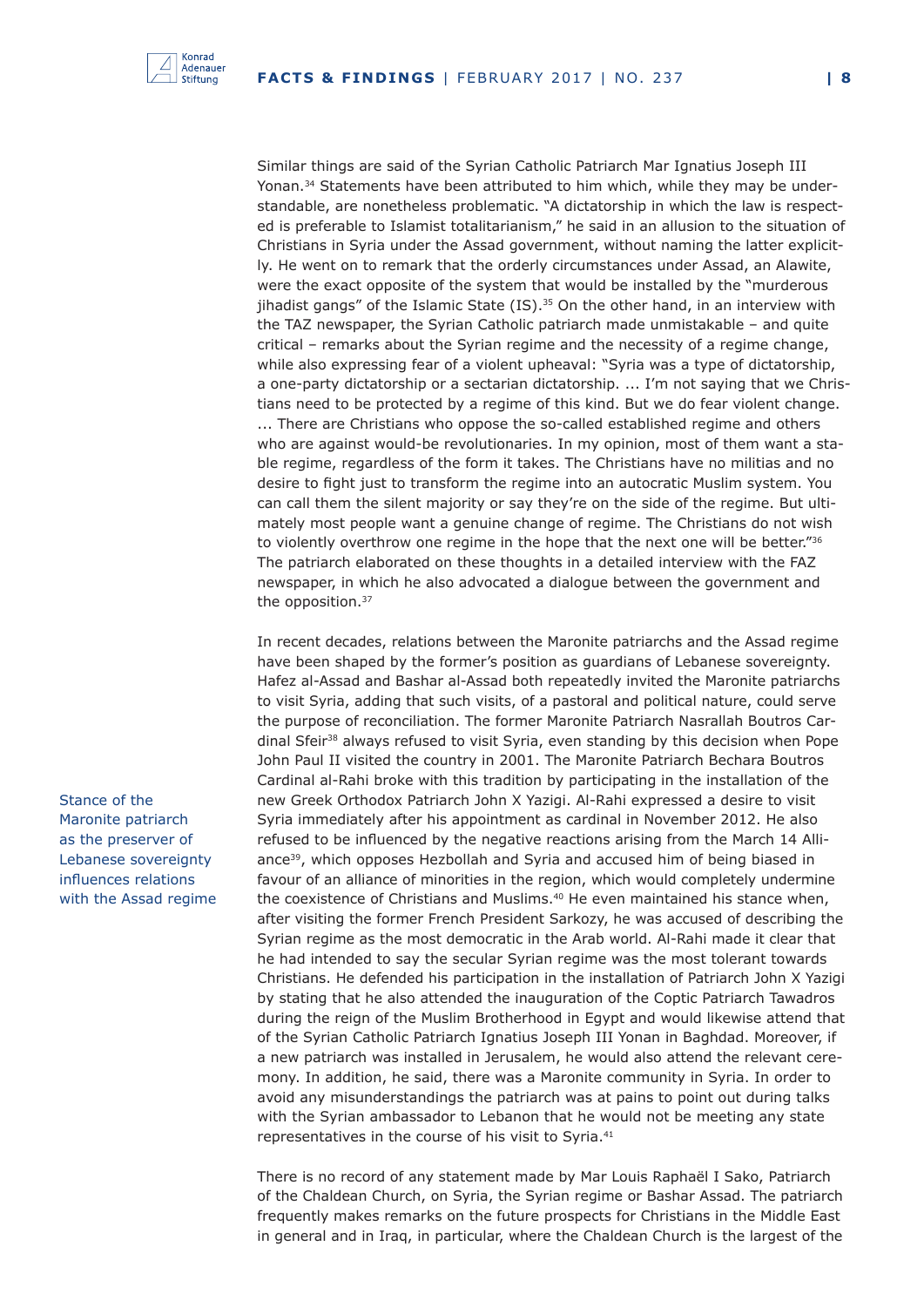Christian churches. Antoine Audo, the Chaldean Bishop of Aleppo, regularly makes remarks on behalf of the Chaldean Church about the situation in Syria. Mar Gewargis III, Catholicos-Patriarch of the Assyrian Church of the East, is not known to have made any statements on Syria, the Syrian regime or Bashar Assad either. However, the presence of Assyrian Christians in Syria is now minimal as a result of the military campaign conducted by the so-called Islamic State in the Khabur region in north-east Syria in the spring of 2015. A large number of the residents of the 35 villages once inhabited by Assyrian Christians have now left Syria.

The most noteworthy church representative active in Syria today is the Apostolic Nuncio to Syria, Mario Zenari<sup>42</sup>, who was appointed to the post by Pope Benedict XVI on 30 December 2008 and made a cardinal by Pope Francis on 19 November 2016. He is one of the few emissaries to have remained in Damascus after the outbreak of the Syria conflict, this for a total of eight years so far, despite the very challenging conditions which have prevailed since 2011. He has repeatedly opposed the Assad regime and is not one to mince his words. In consequence, it is widely assumed that Bashar Assad would welcome Mario Zenari's rapid departure from Syria, although he has not yet dared to declare him persona non grata. Zenari not only has a functioning network with access to the regime, but also maintains ties with the opposition. Moreover, he has good connections with Catholic Church leaders.43 As a result, Zenari's appointment as cardinal must also be understood as a message to the Christians in Syria and to Assad – purple for the people of Syria.<sup>44</sup>

#### **Persecution of Christians in Syria?**

Christians have not been subject to persecution in Syria in the sense of systematic state-related discrimination and existential threats on the grounds of their belief. This was not the case during the tenure of Hafez al-Assad, nor has it been since Bashar al-Assad's accession to power. Instead, the country has been hailed repeatedly, both under Hafez al-Assad and under his son Bashar, for the considerable degree of religious freedom that flourishes in Syria. It is correct that the Syrian state guarantees "the freedom, ... either individually or in community with others and in public or private, to manifest his religion or belief in worship, observance, practice and teaching" (Art. 18, para. 1 ICCPR). Even the adoption of a different religion (apostasy or conversion) (Art. 18, para. 1 ICCPR) is not expressly forbidden. However, "the freedom to have or to adopt a religion or belief of his choice" is restricted in legal practice. This is due to the fact that specific civil status, family and inheritance law regulations only apply to certain religious communities. All religious communities without their own regulations are subject to Sharia law.

Before the outbreak of the Syrian conflict the Assad family regime granted religious and ideological freedom in line with its own political rationale. The Assad government tolerated the country's smallest religious minorities, including the Christians, and allowed them to perform acts of worship, so long as the regime did not reject such acts for political reasons.<sup>45</sup> At the same time, however, Christians repeatedly fell victim to the regime's repressive measures, not on the grounds of their affiliation to one of the Christian religious communities, but because of alleged, purported or actual subversive activities – even discussion of an individual ethnic-religious identity other than that specified by the state was deemed to be out of order.

No section of the population has been spared since the armed conflict began in 2011; Alawites, Sunni Muslims and Christians alike have been among the killed and injured. Civilians have been displaced and abducted and, in many cases, have abandoned their ancestral settlements voluntarily to flee the violent clashes. This helps to explain

The most noteworthy church representative is the Apostolic Nuncio, Cardinal Mario Zenari

Regime grants religious freedom in line with political rationale

Christians also victims of regime's repression

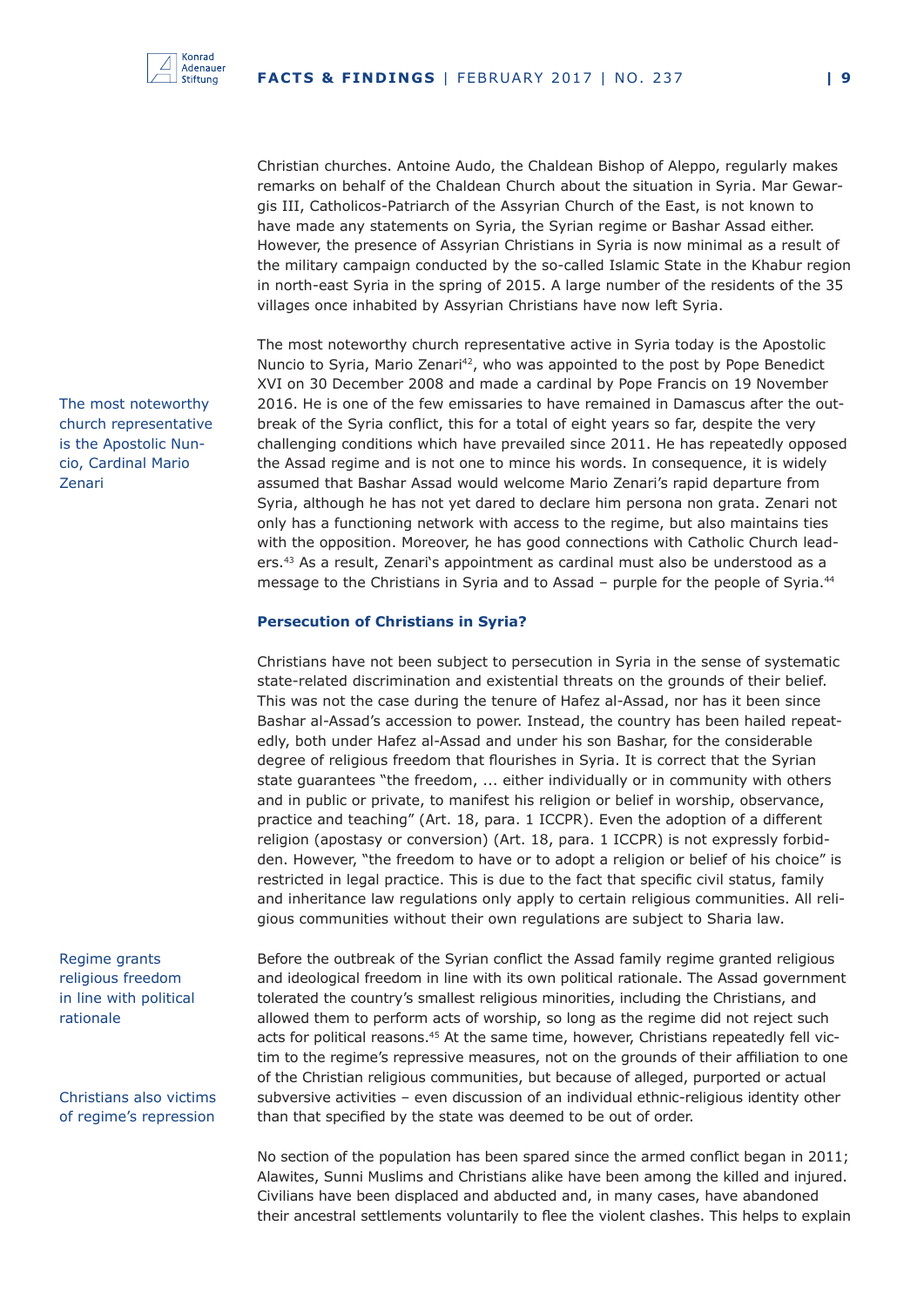

the large number of internally displaced persons – around 8.7 million<sup>46</sup> – and of refugees – 4.8 million. $47$ 

Yet at the same time it is clear that since 2011 both Christians and other religious minorities have been subjected to targeted attacks by the regime and radical Islamic groups.

To a large extent the religious minorities, including Christians, Druzes, Ismailis and other non-Alawite groups, have made efforts to obviate the conflict. However, circumstances are increasingly compelling them to take a clear stance in favour of either the regime or the opposition. From the very outset of the conflict the Assad regime has employed sectarian [= denominational] rhetoric and military strategy as a tactical means of preventing Christians and other religious minorities from supporting or joining the opposition. The regime describes the opposition and all Sunni Muslims as extremists and terrorists who are attempting to turn Syria into an Islamic state in which religious minorities would be unwelcome. Assad and government representatives have referred to the plight of Coptic Christians in Egypt and Christians in Iraq in order to fuel fears among the Syrian Christians of what might happen if the opposition were successful.48

Nonetheless, according to statistics published by the USCIRF<sup>49</sup>, between 50% and 63% of all Christian places of prayer have been attacked by government forces since 2011. Unconfirmed reports say that at least 50 Christians have been killed and at least 450 are still in custody. Raids were carried out on the offices of Christian pro-democratic and charitable groups. Those detained and killed include high-profile Christian civil rights activists, employees of charitable organisations and religious leaders.<sup>50</sup>

By contrast, the so-called Islamic State has murdered at least 100 members of religious minority groups, including 50 Christians, also abducting approximately 450 Christians since 2014. Smaller groups of abducted individuals – 10 to 20 at a time –have been released following negotiations between the IS and Sunni clans, while 150 remain in captivity, including the Italian Jesuit Paolo Dal'Oglio.<sup>51</sup> No information is available on the whereabouts of the Syriac Orthodox Bishop Yohanna Ibrahim and his Greek Orthodox colleague Boulos Yaziji, both of whom were abducted on 22 April 2013 near the town of Kafr Dael in the vicinity of Aleppo.<sup>52</sup> Most people claim they were kidnapped by opposition militants, although some opposition groups allege that members of the regime abducted the bishops in order to fuel fear and insecurity.53 The IS has closed all church buildings in its sphere of influence, re-designating some of them administration buildings or military institutions, or destroying them entirely. There are also strong indications that ISIL and other extremist groups have sold Christian relics and works of art on the black market.<sup>54</sup>

#### **Persecution of Christians as a media topic**

Media coverage of these developments is compromised by the fact that many occurrences cannot be verified immediately or objectively. The German news magazine *Der Spiegel* commented on this as follows: "What emerges from Damascus cannot be described simply as disinformation. It is disinformation targeted at specific groups which exploits existing enemy images. ... Are you worried about the Christians? No problem, you can read reports on beheaded bishops and vandalised churches. The fact that the images show no bishops and the churches were bombed by the Syrian air force is beside the point."<sup>55</sup> However, even accounts supplied by organisations which ought not be thought of straightaway as disseminating propagandistic views in this context can only be used conditionally, since it is largely

Regime has destroyed churches and imprisoned and killed Christians

IS has destroyed churches and abducted and murdered Christians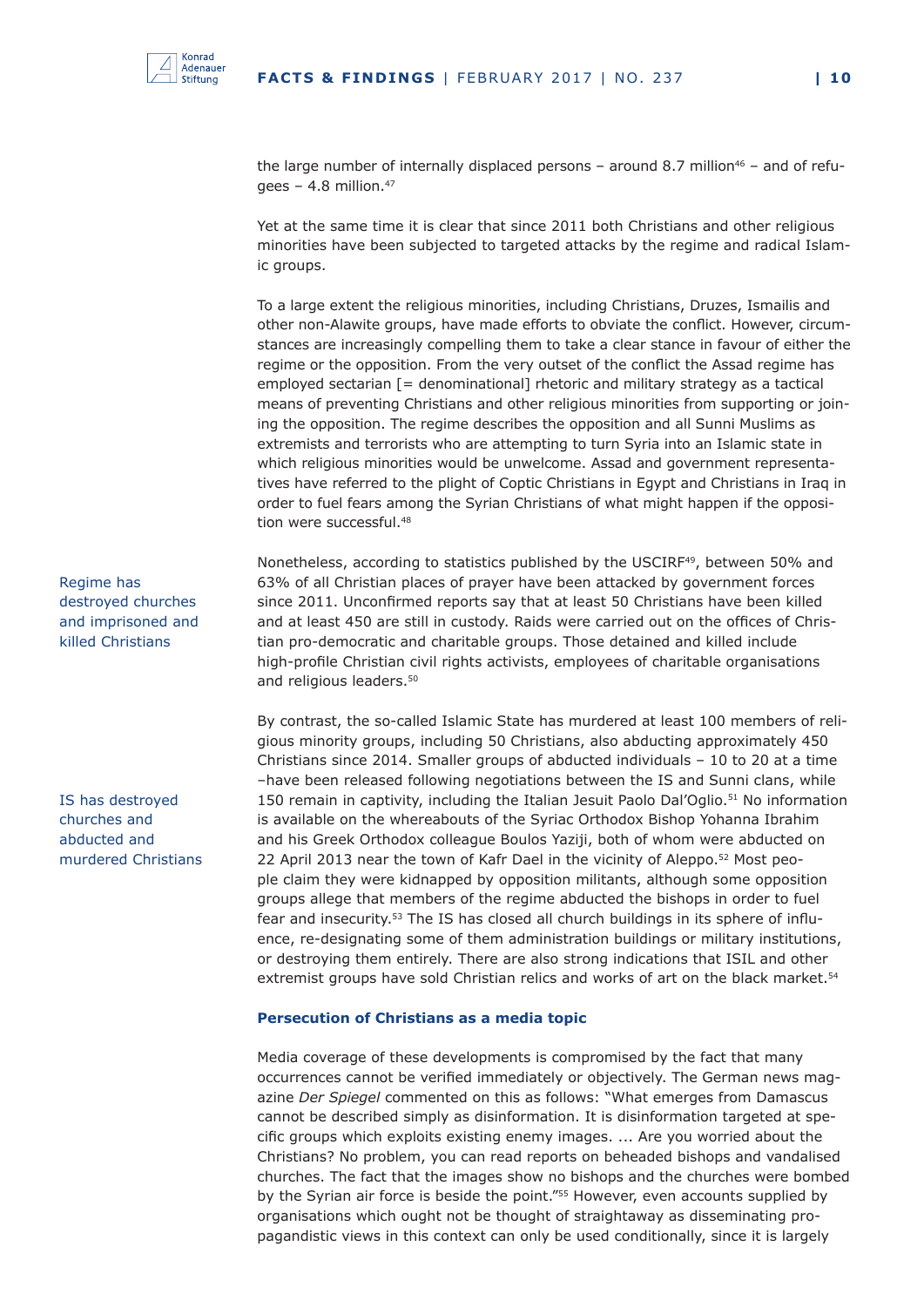

Sources on attacks frequently biased by specific interests

impossible to corroborate the stated sources. That applies, for instance, to an overview of attacks on Christians in Syria published by the Society for Threatened Peoples in 201656. A similar overview on the website *"Christenverfolgung.org"* by the Austrian organisation Kirche in Not (Aid to the Church in Need) even dispensed with source references entirely.57 Moreover, reports are frequently motivated by specific interests – and not only when the information comes from Damascus. That said, even the few verifiable facts are horrifying in themselves and utterly sufficient to provide a clear impression of the actual situation, as is demonstrated by the following examples.

- On 25 March 2012, the website clarionproject reported that "Rebels Cleanse Homs of 90% of Christians".58 In actual fact, the Christian inhabitants of the Homs districts of Bustan Al Diwan and Hamidieh left the city out of sheer fear, caught as they were in the crossfire between the government forces and the rebels; they were not under immediate threat from radical Islamic militia, nor were they forced to leave their homes. This was reported by Jesuits active on the ground.<sup>59</sup> During the first half of 2014 the districts in Homs previously controlled by the rebels were recaptured by government troops. As a result the situation in the severely damaged city returned to normal – to the extent that this is possible in the context of a civil war. Many residents who had previously fled, including 1,700 Christians, returned to Homs, despite the fact that the so-called Islamic State simultaneously began extending its military campaigns in Syria to the province of Homs<sup>60</sup>.
- In early summer 2013, Father François Mourad met his death in the Franciscan monastery in Ghassanieh. The Franciscan Custody of the Terra Sancta reported that the circumstances of his death were unexplained. According to one version, a stray bullet entered the monastery building and hit the priest, while other sources report that he was murdered when the monastery was pillaged by rebels.<sup>61</sup> The Swiss commuter magazine 20minuten evidently considered this account too harmless, so it reported that extremists close to Al-Qaeda had beheaded the Catholic priest François Mourad.<sup>62</sup>
- On 7 April 2014, the 75-year-old Dutch Jesuit Frans Van der Lugt, who had lived in Homs since 1966, was first assaulted and then shot in the head and killed by two armed individuals who entered his apartment that morning. Van der Lugt had refused to leave the embattled city to the very last, as long as hunger and deprivation prevailed there.<sup>63</sup>
- Between 24 and 26 February 2015, Islamic State militias captured 35 villages inhabited by Assyrian Christians along the Khabur River in north-eastern Syria, taking prisoner, and subsequently abducting, 220 families and 60 individuals in the process. Some 1,200 other families succeeded in fleeing to Al-Hasakah and Qamishli.<sup>64</sup> A Sharia court in the city of Al-Shaddadah, south of Al-Hasakah, which is under the control of the Islamic State, was charged with deciding the fate of the abducted Christians. As dhimmis<sup>65</sup> they are forced to pay the jizya prescribed by Islam.<sup>66</sup> In actual fact, the abducted persons were released in the following months in return for ransom payments. $67$
- In summer 2015, the Islamic State captured the city of Al-Qaryatayn in the Homs Governorate. Initial reports referred to at least 230 abducted persons, including 60 Christians.<sup>68</sup> Other reports mentioned 230 Christians.<sup>69</sup> In fact, around 250 Christians, including the Syrian Catholic priest Jacques Mourad, were kidnapped by the Islamic State and taken to Raqqa. Some of the kidnapped, including Jacques Mourad, were returned to Qaryatayn, then still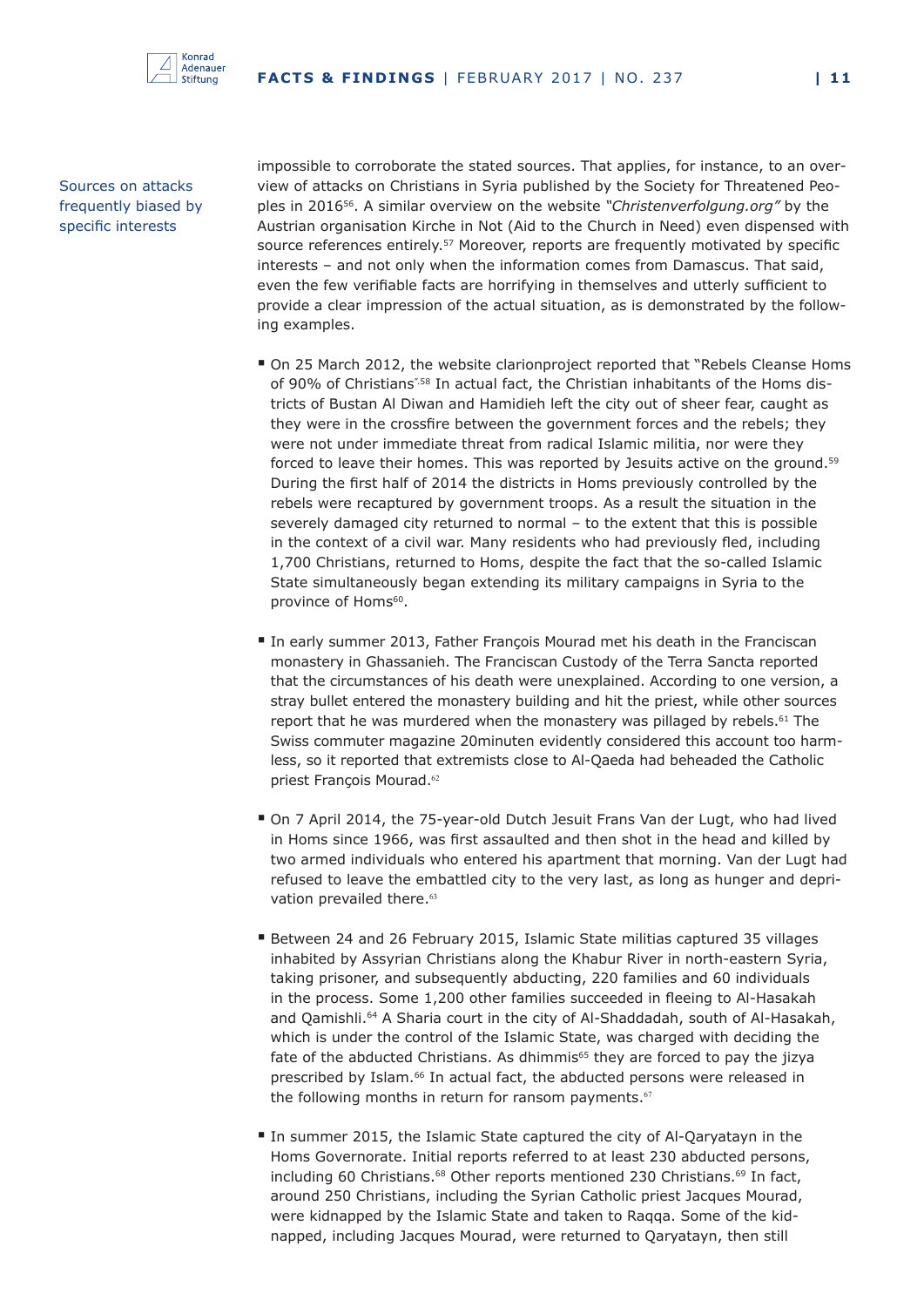under Islamic State control, after spending almost three months in captivity in Ragga.<sup>70</sup> In early April 2016, Qaryatayn was recaptured by the Syrian army with Russian support. Of the approximately 300 Christians who attempted to flee, either after the city's capture by the Islamic State or later on, 21 were killed because they had contravened the rules of the "dhimmi contract".<sup>71</sup><sup>72</sup>

This list of verified violent attacks on Christians could be continued indefinitely. However, it is important to point out that, during the Syria conflict or Syrian civil war, members of other minorities in Syria such as Alawites and Druzes have also been regularly subjected to violent attacks and will continue to experience such brutality. The same applies to many Sunni Muslims who think and behave in a manner contrary to the expectations of radical Islamists. However, by far the greatest number of casualties can be attributed to daily warfare – with the government troops and their allies blamed for over 90% of these deaths.

Last but by no means least, it is important to recognise in this context that, in individual cases, Christians have received solidarity and practical support from Sunni Muslims. In the spring of 2015 the Islamic State took control of a large number of villages along the Khabur River in north-eastern Syria, after which inhabitants of the Arab Sunni village Qaber Shamiat, for example, led Assyrian Christians from the captured villages to safety in Al-Hasakah.<sup>73</sup> Father Jacques Mourad who, along with other Christians, was abducted by Islamic State militias in the summer of 2015 and taken from Qaryatayn to Raqqa before being returned several months later to Qaryatayn (at that time still under Islamic State control) received help from a Muslim friend from that city.

#### **Fighting – for or against the regime**

Many young men who left Syria as refugees, including many Christians, say that they decided to flee in order to evade military service which, in theory at least, is mandatory for all Syrian male citizens once they reach the age of 18. Military is service generally lasts 18 months, but men who have completed only five years of primary education are required to serve 21 months. Service for men studying at college or university can be postponed. Up to 2014, compulsory military service ended at the age of 42, but this limit has now been extended up to the age of  $50.^{74}$  It is surprising that, until recently, the Syrian authorities failed to take any precautions to prevent young men just under the age of 18 from leaving Syria.<sup>75</sup> At the same time, numerous reports indicate that conscripts were able to leave the country even when they reached the age of 18, provided they paid a substantial bribe (up to  $$US10,000$ ).<sup>76</sup>

Although it is clear that a not inconsiderable number of young Christians see little point in doing their military service in Syria, thereby possibly ensuring the continuation of the status quo ante 2011, others are complying with their compulsory conscription into the armed forces. At the same time, a certain number of Christian men have joined forces to form militias or joined Christian militias fighting on the side of the Assad regime. The latter evidently deems this a valid equivalent to military service. It is highly unlikely that this will apply to the Christian militiamen opposing the regime.

Several Christian militia groups have been founded in Syria since the outbreak of the conflict. The best known of these are *Sutoro* and the *Syriac Military Council*, whose members oppose the Assad regime and are active in the northeast of the country in the Al-Hasakah Governorate. Others include *Sootoro*, or the *Gozarto Protection Force* (a splinter group of *Sutoro*) which is allied to Bashar Assad's Ba'ath regime.

Christians have also received solidarity from Muslims

#### Christians fight for or against the Assad regime, others escape military service by fleeing

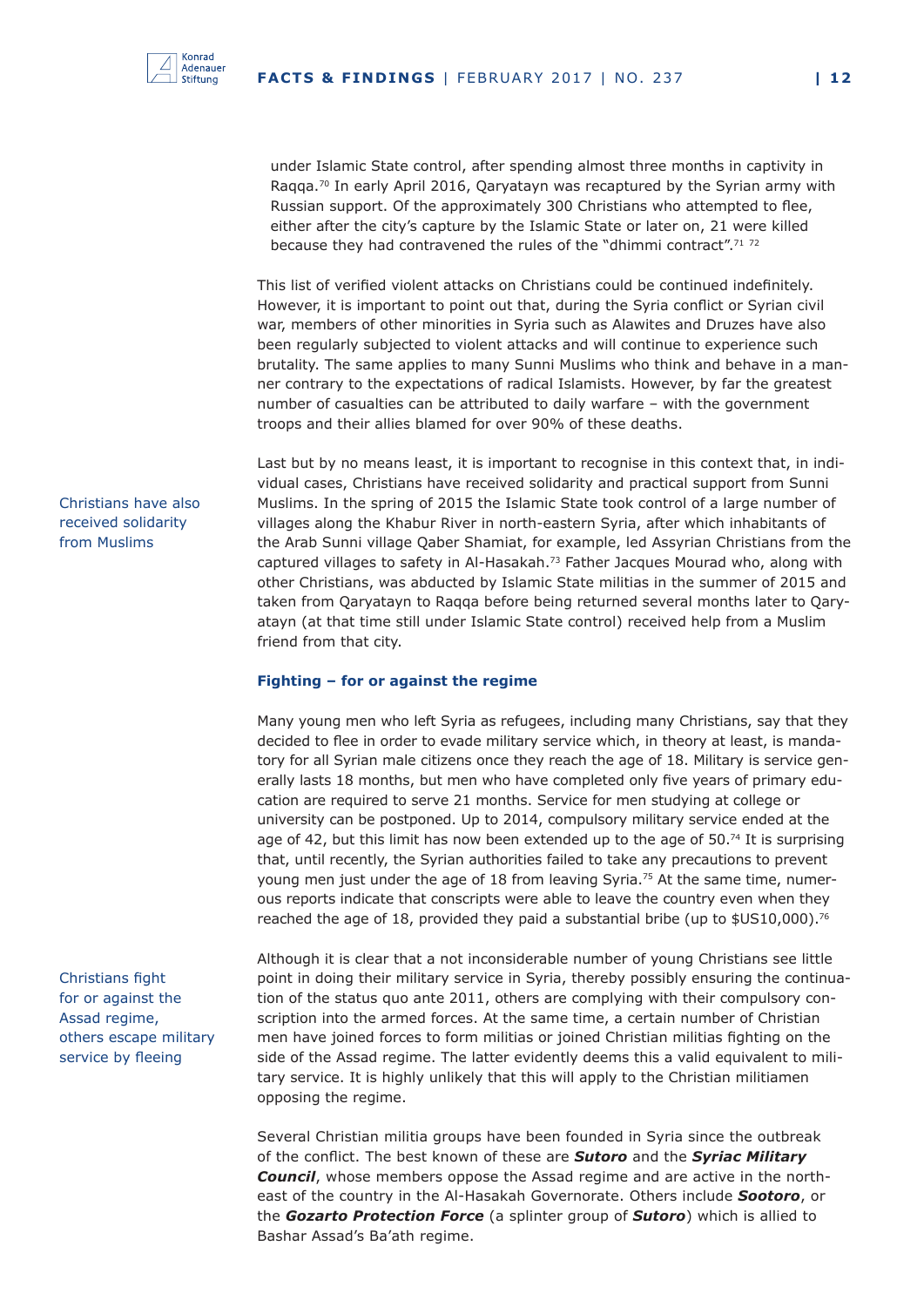

*Sutoro* – known originally as the *Syriac Security Office*<sup>77</sup> – is a police force set up in 2012 by the *Syriac Union Party*78, which was founded in 2005 to represent the interests of the Assyrian and Syrian Christians in Syria and to protect the towns, districts and villages inhabited by these population groups – initially the towns of Al-Qahtaniyah (Qabre Khworeh) and Al-Malikiyah (Dayrik)<sup>79</sup> and later on Qamishli.<sup>80</sup> It is active in Jazira Canton in the Federation of Northern Syria – Rojava, above all in Al-Hasaka Governorate, where it draws recruits from Assyrian and Syrian Christians and works closely with the local general police force (Asayish). The *Syriac Union Party*78 is a member of the *National Coordination Committee for Democratic Change*, an alliance of left-wing and Kurdish parties – including the Kurdish *Democratic Union Part*y (PYD)81 –, which opposes the Assad regime. The *Sutoro* militiamen are trained by the *People's Protection Units* (YPG)<sup>82</sup> of the *Democratic Union Party* (PYD). Sutoro is alleged to have over 400 militiamen<sup>83</sup> or, according to other sources, more than 1,00084.

The **Syriac Military Council85**<sup>85</sup> is the name of the paramilitary equivalent of Sutoro. Founded on 8 January 2013, the *Syriac Military Council* is reported to have over 2,000 militiamen (men and women).<sup>86</sup> It pursues the same goals and has the same geographical frame of reference as Sutoro. On 8 January 2014 it formally joined the campaign of the *People's Protection Units* (YPG) against the Islamic State.<sup>87</sup>

**Sootoro**<sup>88</sup> or the *Gozarto Protection Force*<sup>89</sup> arose out of the Sotoro unit in Qamishli, which in late 2013 broke away from the Sutoro militia founded in 2012. Its members are Assyrian, Syriac Orthodox (and Syrian Catholic) Christians plus a number of Armenian Christians. Sootoro claims to be affiliated to the Civil Peace Committee of the Syriac Orthodox Church<sup>90</sup> and is allied with Bashar Assad's Ba'ath regime.91 Following an Islamic State attack on the town of Sadad in the Homs Governorate<sup>92</sup>, where Syriac Orthodox Christians live, Gozarto / Sutoro militiamen were transported from Qamishli to Sadad to support the Russian air force.<sup>93</sup>

In the past there used to be a single militia with ambivalent political ties in the Christian district of Wusta in Qamishli. Now there are two independent militias with radically different links: Sutoro and Sootoro. After Sootoro broke away, Sutoro founded a new offshoot in Qamishli.

Other Christian militias, all of them smaller, have been established in the west of the country. The Christian pro-Assad website Junud al-Massih ("Soldiers of Christ") proclaimed in February 2016: "Syria is beautiful in its Assad. At your service in soul and blood, my lord President Bashar al-Assad. We began with 5 groups on the ground and today we have become more than 15 armed Syrian Christian factions."94

*Usud al-Cherubim* ("Lions of the Cherubim") is a rather obscure group. Its name is a reference not so much to the cherubim mentioned in the Book of Ezekiel<sup>95</sup> as to the Cherubim Monastery near Saidnaya<sup>96</sup>, which up to 2011 was used as a prison, mostly for Islamists. Released by the regime, the Islamists subsequently founded rebel groups such as *Ahrar al-Sham* and *Jaysh al-Islam*.

*Usud al-Cherubim* was allegedly founded in 2013 in connection with a terrorist attack on the monastery, which was reportedly repelled by the *National Defence Forces*, an association of pro-regime militias,<sup>97</sup> together with the Syrian army. Public references to *Usud al-Cherubim* date to January 2014. Initially set up as a local 'monastery defence' force, the group has subsequently participated in a number of military engagements beyond the Saydnaya area. Engagements have included "all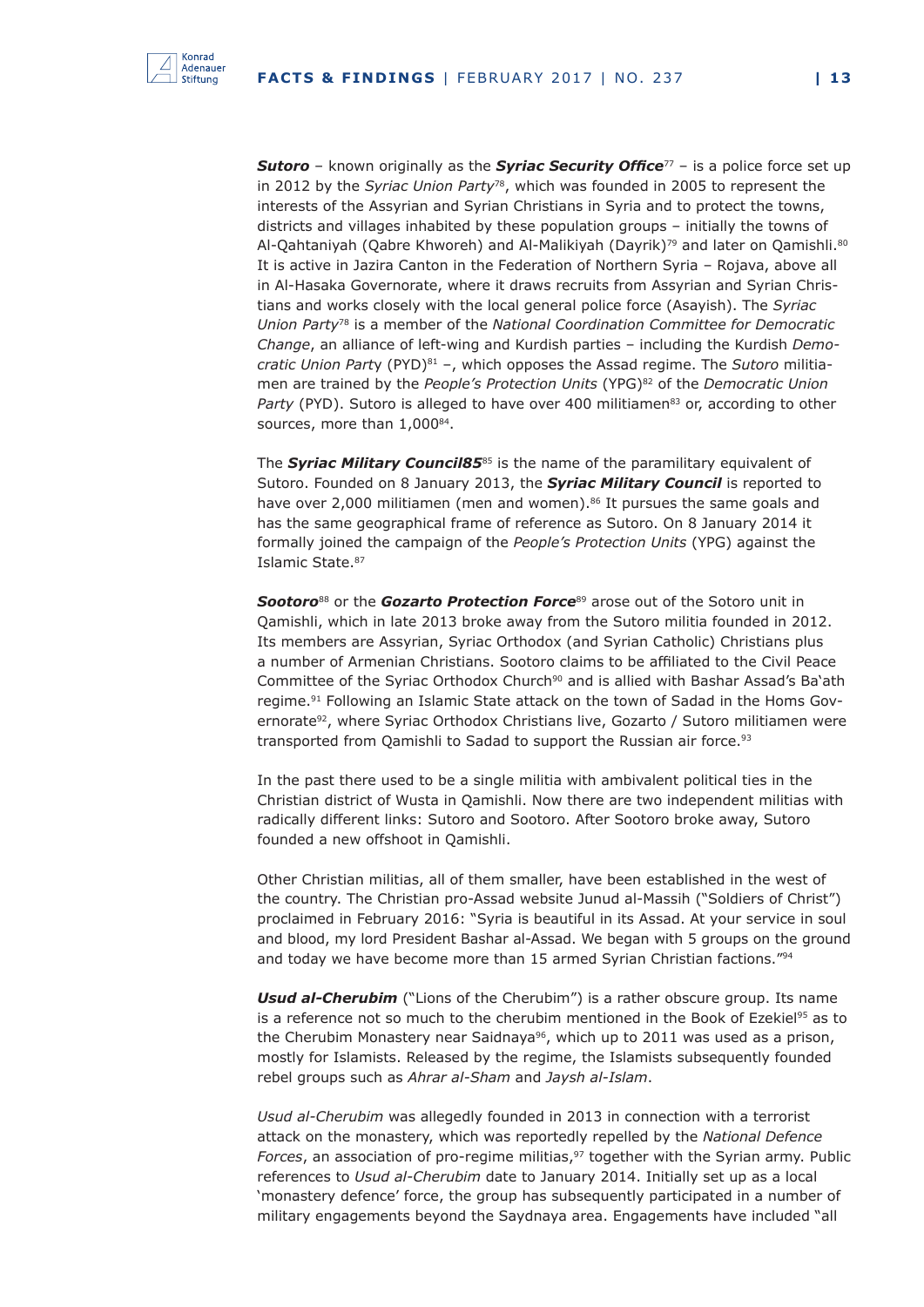

the battles of East Ghouta, Darayya, Homs countryside, the battles of al-Qalamoun, and in Jobar in Damascus." In November 2015, the group was reported to be operating together with *Nusur al-Zawba'a* ("Whirlwind Eagles")98, the ultra-nationalist *Syrian Social Nationalist Party* (SSNP)99 and the Christian Sootoro militia from Al-Hasaka in areas of the Homs desert near Al-Qaryatayn such as Mahin and Sadad, fighting against the Islamic State. Reports on Usud al-Cherubim's combat missions would suggest that it is a militia with a sizeable number of men. The real military significance of the group can be deduced from the fact that it reported just three 'martyrs' and twelve casualties by the end of 2015.

It is safe to assume that players in the government's security apparatus and the pro-regime militias are on the lookout for the right partners. It seems that one of these state players, the air force secret service, has succeeded in forging ties with *Quwwat an-Nimr*,100 a special forces unit of the Syrian Arab Army, *Quwat al-Ghadab* ("The Forces of Rage"), a Christian militia from Suqaylabiyah101, and recently *Hurras al-Fajr* ("Guardians of the Dawn")102, a group of Christian militias. The *"Guardians of the Dawn"* have adopted a nationalistic stance in keeping with their slogan "We do not deserve to live in a homeland we do not defend." Other members of *Hurras al-Fajr*, apart from *Usud al-Cherubim*, include the militias *Ararat*, *Usud Dwel'a*<sup>103</sup> and *Usud al-Wadi<sup>104</sup>*, the *Intervention Regiment<sup>105</sup> and Usud al-Hamidiya<sup>106</sup>.* 

Aymeen Jawad Al-Tamimi<sup>107</sup>, who works at the Rubin Center for Research in International Affairs, IDC Herzliya, Israel, has made it clear that players from the state security apparatus – such as the air force secret service – have an interest in forging ties with organisations they consider to be the right partners. The same is true of the militia leaders, who pursue their own political interests, although they are not always successful in their efforts. Usud al-Hamidiya, for instance, has now left the *"Guardians of the Dawn"* and is associated with the military secret service through its links with *Fawj Maghawir al-Ba'ath* ("Ba'ath Command Regiment").<sup>108</sup>

State and Christian militias seek partners with similar political interests.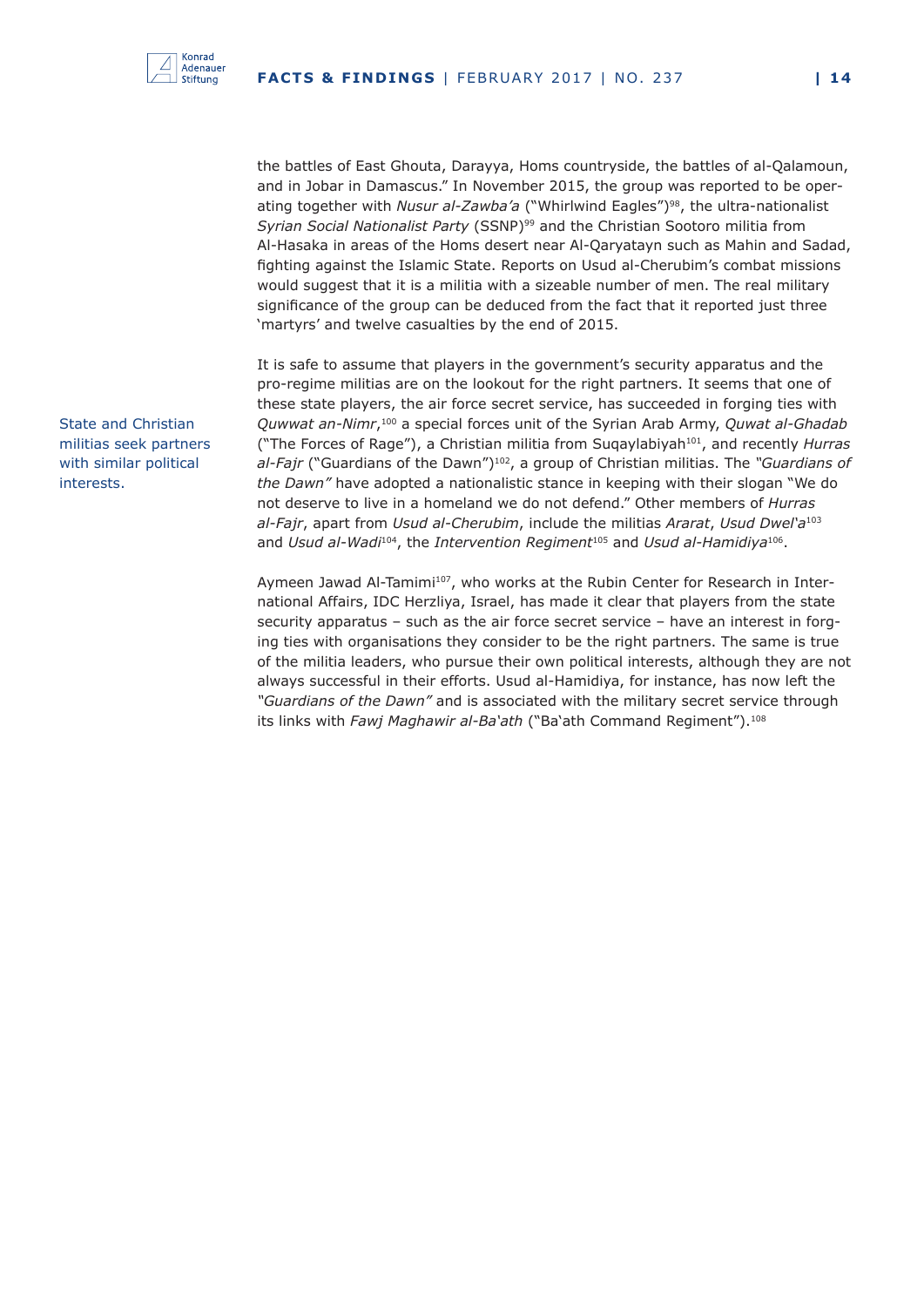

#### Prospects of Christians being able to stay in, or return to, their original settlement areas

#### **Internal migratory movements**

Exodus from combat areas- migration to peaceful regions

Since the outbreak of the conflict there has been a considerable migratory movement of internally displaced persons inside Syria. This applies in equal measure to all the population groups. While there are settlements and regions from which large numbers of people have fled because of the fighting, others have witnessed extensive immigration because of developments in the country.

There has been a sharp decline in the numbers of Christians living in Aleppo (Aleppo Governorate), Deir ez-Zor (Deir ez-Zor Governorate), Hama (Hama Governorate), Al-Hasaka (Al-Hasaka Governorate), Homs (Homs Governorate), Idlib (Idlib Governorate), Qamishli (Al-Hasaka Governorate), Al-Malikiyah (Al-Hasaka Governorate), Al-Nabek (Rif Dimashq Governorate), Al-Qusayr (Homs Governorate), Al-Raqqa (Al-Raqqa Governorate), Yabrud (Rif Dimashq Governorate) and Zabadani (Rif Dimashq Governorate). Some places, such as Deir ez-Zor and Raqqa, no longer have any Christian inhabitants. In other places, e.g. Al-Hasaka and Idlib, the continued presence of Christians will depend on how the conflict unfolds.

The original Christian population in Damascus, Latakia and Tartus has remained largely stable, as it has in the Valley of Christians (Wadi Nasara). The influx of internally displaced persons – Christians and Muslims – in the course of the Syrian conflict has led to a massive population increase in these places. There has been a marked rise in the Christian population, for example, in the coastal towns of Latakia (Latakia Governorate) und Tartus (Tartus Governorate). The population has also swollen in all the villages in Wadi Nasara (Valley of the Christians), including the town of Safita (Tartus Governorate). No Muslims lived here before the start of the conflict, whereas now there are many Muslim refugees from the towns of Hama and Homs and the surrounding areas.



*Source: Anas (https://commons.wikimedia.org/wiki/File:Syria-blank-governorates.png), "Syria-blank- governorates", names of the governorates added, https://creativecommons.org/licenses/by- sa/3.0/legalcode*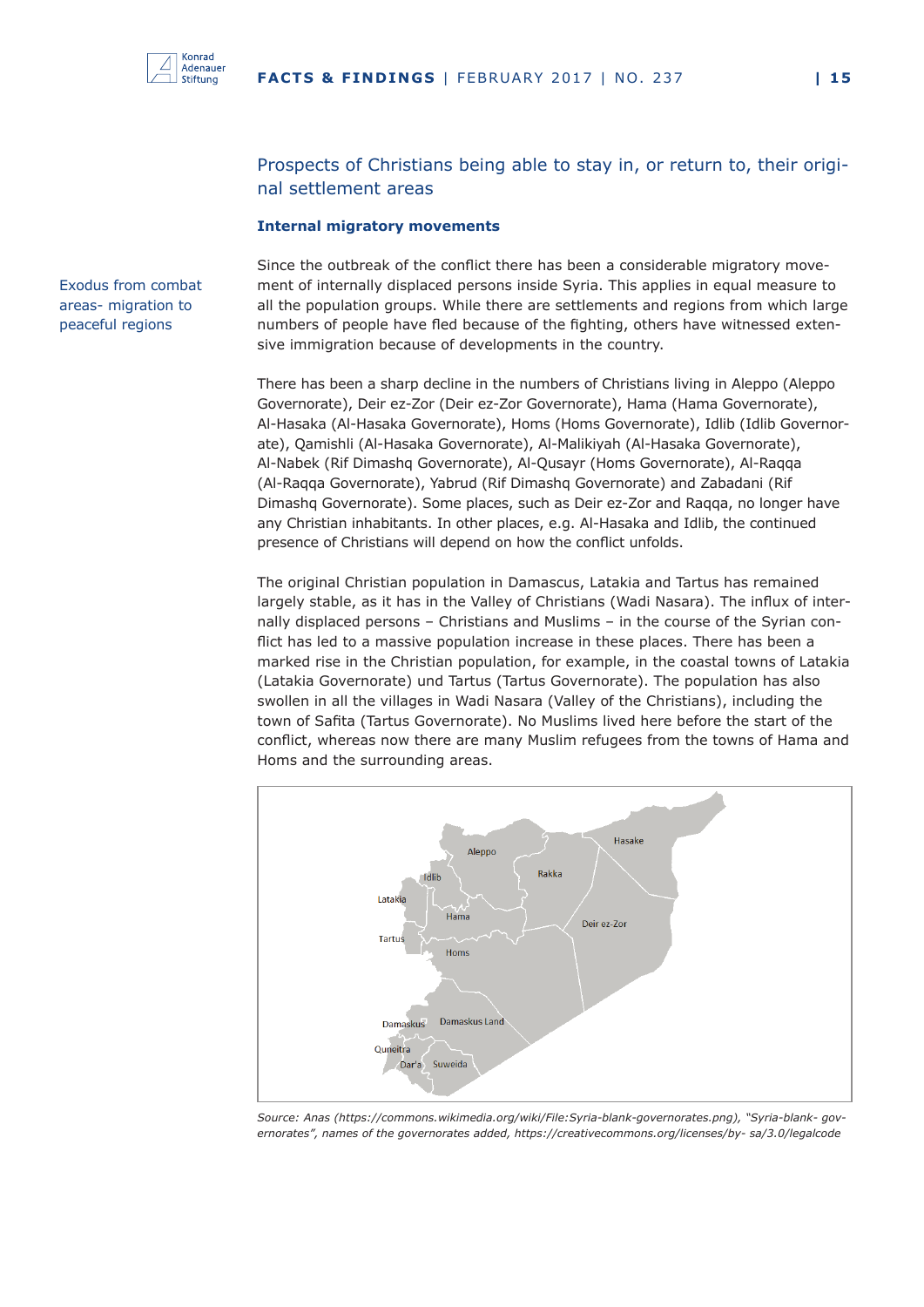

#### **Prospects for a return movement**

In the course of the conflict there has not only been migration away from certain settlements and regions, but also a return movement. Homs is a good example. After a siege lasting almost three years, the Syrian government and rebel groups reached an agreement in May 2014 on the withdrawal of rebel groups from the parts of the city they controlled. The rebels subsequently withdrew to the eastern city district of Al-Waer, which the government troops continued to besiege. In September 2016, the government and the rebels finally agreed on the withdrawal of the rebels from Al-Waer, which then began. In November 2016, however, the government troops resumed their attacks on Al-Waer. Even before the agreement of May 2014 many residents of Homs, including Christians, who had previously fled the city, decided to return.

The likelihood of Christians returning – especially to rural settlements – after the conflict has ended is hard to assess. That depends not least on the extent to which the original Sunni population offered to help the radical Islamic rebel groups and joined them in attacking the Christian population.

However, it would be wrong to claim that all the Sunni Muslims behaved in this way. The question of whether the Christians will return therefore depends on whether the Sunni population

- took part voluntarily in attacks
- was clearly forced to participate in attacks *or*
- was not involved in any attacks.

Just how difficult it is to give an unequivocal answer, even taking those categories into account, can be illustrated by the following example. Before fleeing from Syria with his family, George M. made a living from a small apricot plantation in a Christian village in Qusayr district in the Homs Governorate. The village was seized by radical Islamic militiamen and all the apricot trees in his little plantation were felled. George M. then fled with his wife and two small children into nearby Lebanon. Under no circumstances do they wish to return to the village with their children. Were he to go back, he would have to plant new trees and could only expect a modest return on his investment after three or four years. How he would provide for himself and his family in the meantime is completely unclear. Moreover, he has no intention of living together with people who destroyed his livelihood. Asked who felled the trees, he answered vaguely: "the Muslims".

"The Muslims" might be former neighbours of George M., but they could also be members of the radical Islamic militia which seized the village. It is conceivable that these militiamen come from George M.'s immediate environment, since in the current situation in Syria the art of warfare is a reliable source of income for a lot of people and many reports indicate that radical Islamic militiamen have often been deployed in areas close to their homes. At all events, the question as to whether George M. and his family will return to their native village remains unanswered for the moment.109

In other cases there has long been a negative response to the issue of a possible return to original rural settlements. In spring 2015 the so-called Islamic State waged a military campaign in the area around the River Khabur in the Al-Hasaka Governorate in north-eastern Syria. As a result 35 villages mostly inhabited by

Prospects of a return to rural settlements difficult to assess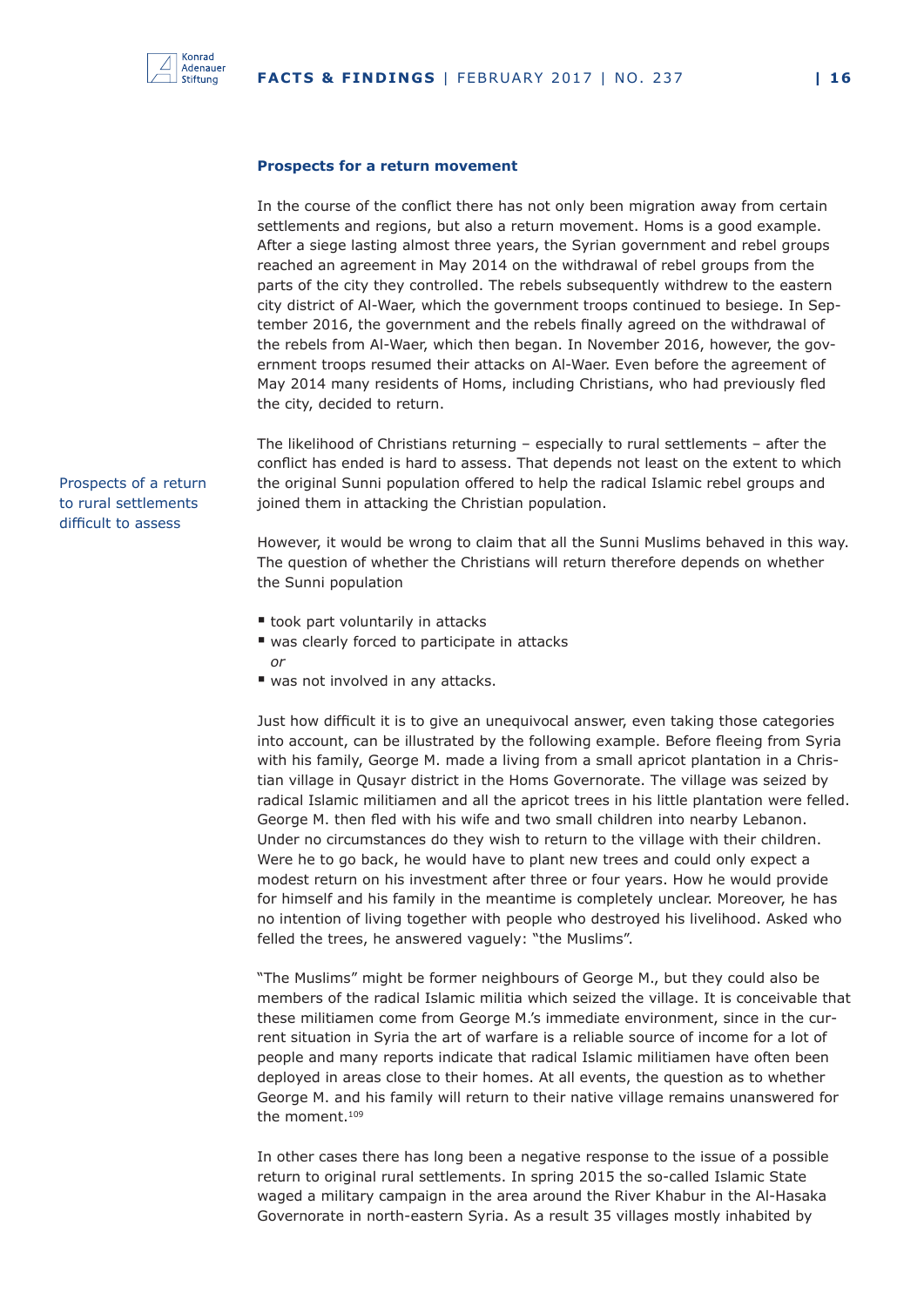

Assyrian Christians were overrun<sup>110</sup> and the population was forced to flee. These villages are now deserted and the former residents are not expected to return.

#### **Summary of the prospects**

Zusammenfassend kann man die Perspektiven für einen Verbleib in den ursprünglichen Siedlungsgebieten bzw. für die Rückkehr in die ursprünglichen Siedlungsgebiete wie folgt kategorisieren:

- In towns that have so far escaped the conflict, e.g. in Latakia and Tartus as well as in Safita in Wadi Nasara (Valley of the Christians), the present demographic conditions can be expected to stay as they are, provided these towns continue to be spared the fighting. In the coastal towns of Latakia and Tartus, for instance, Alawites, Sunni Muslims and Christians will in all likelihood continue to live peacefully side by side. The same can be said of the town of Safita with its originally exclusively Christian population, which has taken in Sunni refugees from the towns of Hama and Homs and the surrounding areas.
- In towns affected by the fighting the prospects ultimately depend on how the c onflict has evolved over the years and on the extent to which the majority Sunni population has joined forces with the radical Islamic rebel groups in attacks on the Christian population, for instance.

It is highly unlikely that Christians who lived in Raqqa before it was taken over by the so-called Islamic State will want to return there, since the Sunni population has taken sides with IS. Even after a peaceful solution to the conflict the Christians would not countenance returning to a joint life with the Sunni population of Raqqa and will probably never go back.

- In cities such as Aleppo, Damascus and Homs, where for the moment Christians and Sunni Muslims pursue the same, primarily business, interests and there have been no attacks on the Christians by the traditional Sunni Muslim population during the conflict, the Christian population, which has so far not left these cities, can be expected to stay on in the period immediately after the conflict. The question of whether the Christians who fled these cities in the course of the conflict will return once the conflict is over is harder to answer. Those who remain in the country as internally displaced persons are more likely to return than those who have already left Syria. The latter will presumably be more inclined to come back if they have lived so far in Lebanon or Turkey, for instance, but with little prospect of settling there. It is difficult to assess whether those who have already settled in Australia, Canada or the USA thanks to UNHCR programmes will wish to return to Syria.
- As pointed out earlier, the least likely development is that Christians from rural settlements will return. For the moment at least it is barely conceivable that Christians and Sunni Muslims can again live peacefully together in settlements in which the Sunni population supported the radical Islamic rebel groups in the course of the conflict.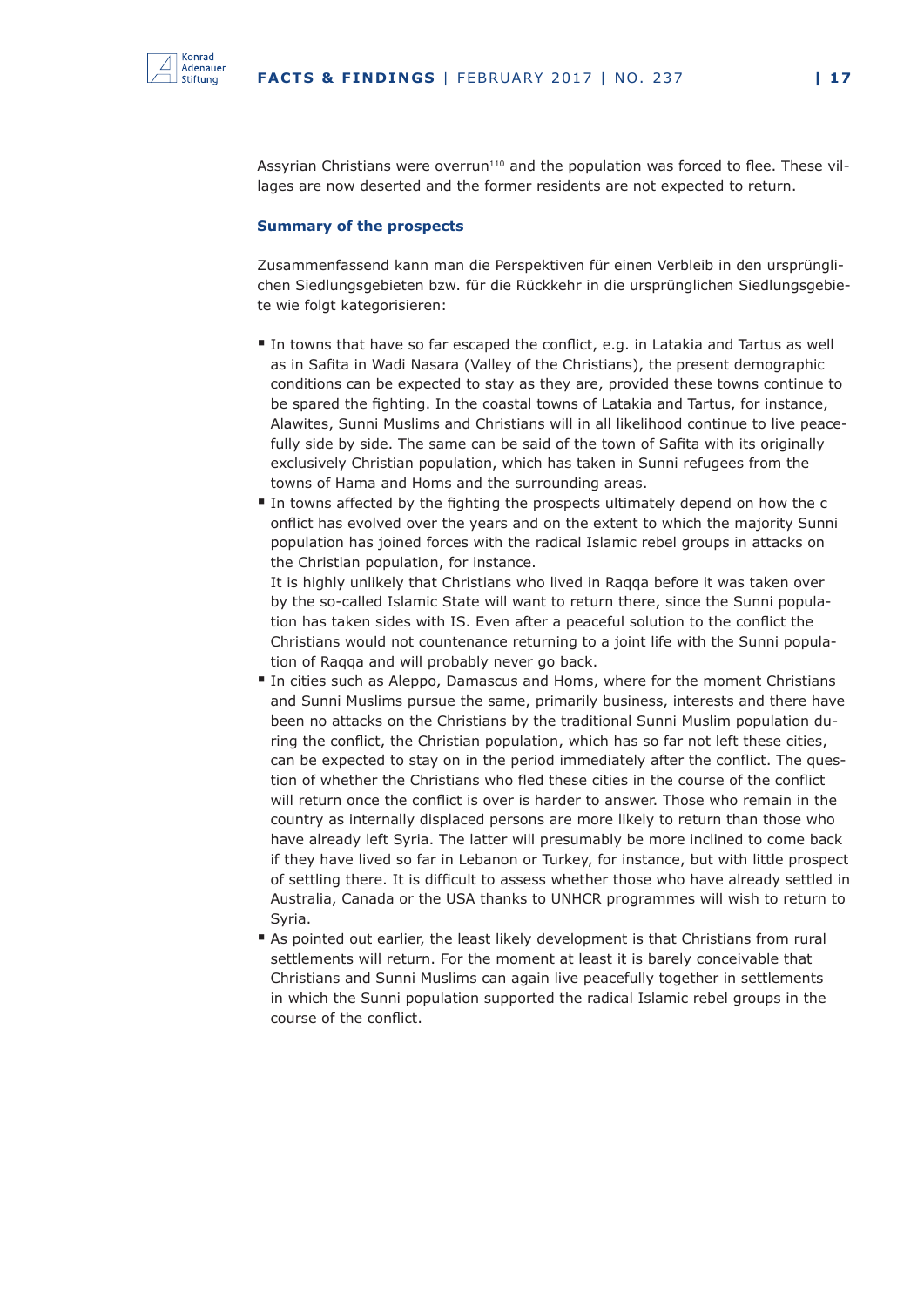

#### Appendix

#### **Demography: Christians in Syria**

In the more recent literature the Christian population in Syria is often still put at around 10 percent even though that figure dates to the late 1940s.<sup>111</sup> The last census in which respondents were asked to indicate their religious affiliation was conducted in 1960. This showed that the total Syrian population amounted to 4,403,172 inhabitants, of whom 344,621 or 7.8% were Christians.112

The World Bank assumed that for 2010 – in other words before the start of the ongoing conflict – Syria had a population of 21.53 million.<sup>113</sup> On the premise that the Christian percentage of the total population of Syria matched the development of the overall population since the 1960 census, it could be assumed that the number of Christians in Syria in 2010 amounted to 1,679,340. In actual fact, all the sources for 2010 assume that the Christians numbered between one million (4.749%) and at the most 1.5 million (6,967%). The negative development in the Christian share of the total Syrian population in the period from 1960 to 2010 is attributable to two factors. The first is the much lower population growth among Christians as compared to Muslims (Sunnis and Alawites). The second is the large migration of Christians after the merger of Egypt and Syria to form the United Arab Republic in  $1958<sup>114</sup>$ , which nurtured fears among the Christian middle classes – as well as many Muslim businessmen – that their property and assets would be confiscated, as had happened previously in Egypt after Gamal Abdel Nasser seized power. The same concern worried many Christian small businessmen when the socialist-style Baath party under Hafez al Assad took power in Syria in 1963. This again led to the emigration of large numbers of Christians. The increasing tensions and, ultimately, the violent conflicts between the Baath regime and the Muslim Brotherhood between 1978 and 1982, which culminated in the Hama massacre and the deaths of 32,000 people, were another reason for many Christians to leave Syria. In all three cases the emigrants initially headed for Lebanon, where Syrian Christians were not only taken in, but also given Lebanese nationality.<sup>115</sup>

Before the conflict Christians made up 4.6% to 7% of the population; now that figure is much lower

The World Bank assumes that in 2015 Syria had a population of 18,502,413116, which amounts to a drop of 8.59% compared to 2010. On the premise that the Christian population has experienced a corresponding loss in numbers, it ought now – based on the 2010 figures of between one million (4.749%) and a maximum of 1.5 million (6.967%) –to be roughly 914,100 to 1,371,150.

Salam Kawakibi, Deputy Director of the Arab Reform Initiative, says in an article for the Middle East Institute in Washington that, according to a recent unpublished study, the percentage of Christians had already dropped to just 4.6% by 2008. Several Church representatives would now put the Christian population at barely 3%.<sup>117</sup> Proceeding once again from the figures given by the World Bank, according to which Syria had a total population of 20.35 million in 2008, then there can only have been between 936,100 Christians at best living in the country in 2008 and at worst just 610,500.

It is almost impossible to establish whether those figures are realistic or not. This has to do not least with the fact that figures in the Middle East are often used for propaganda purposes – a tendency of which the Christian churches are also not free – and so need not necessarily correspond with the facts.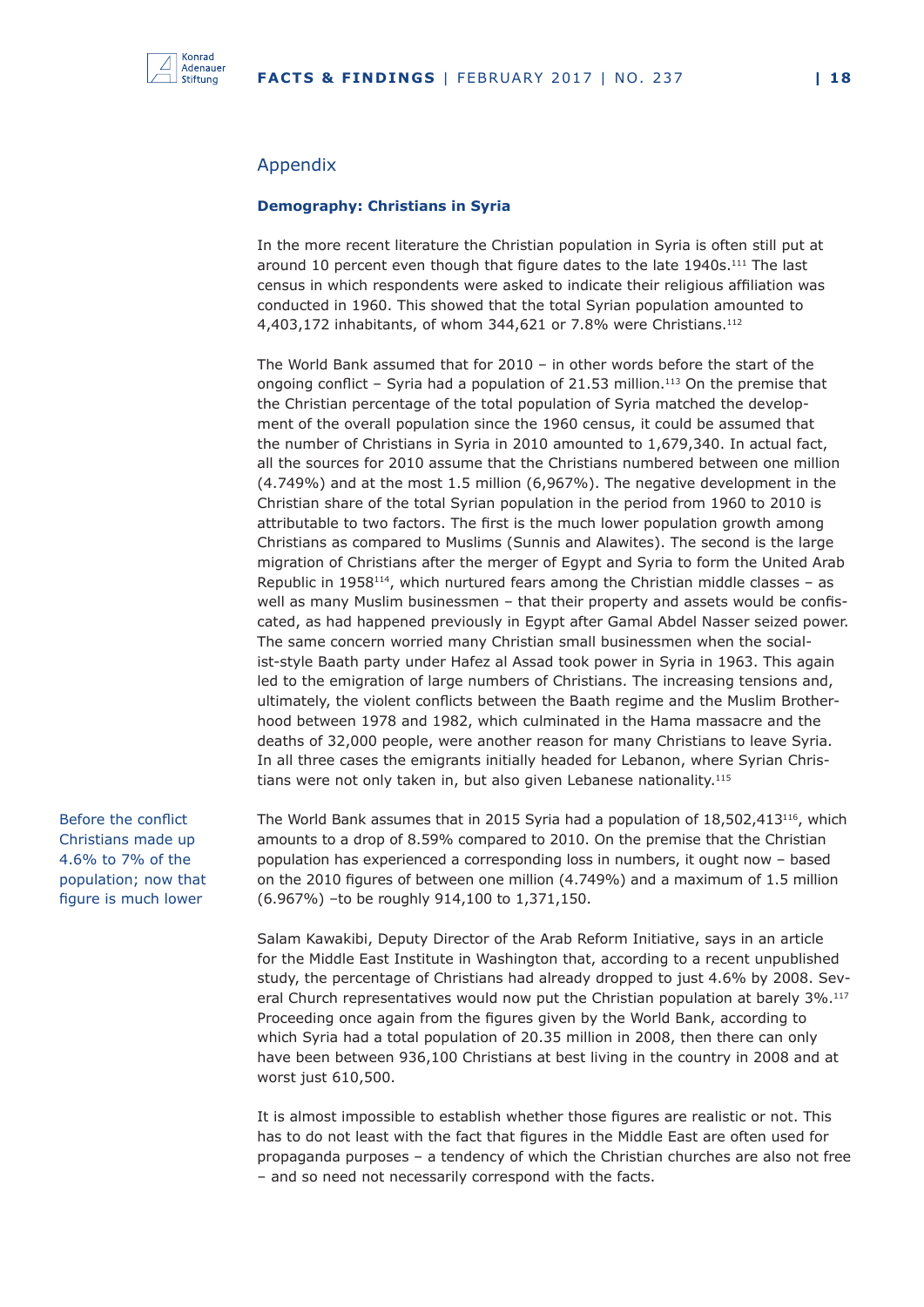

Collecting reliable data has been made even more difficult due to the large migratory movements involving internally displaced persons in Syria since the outbreak of the conflict. Before it started, the town of Latakia on the Mediterranean coast, for example, had a population of 600,000. Now some two million people are reportedly living there.<sup>118</sup> That is certainly a credible figure, bearing in mind that of the roughly 150,000 to 170,000 Christians who used to live in Aleppo  $(2010)^{119}$  one third has emigrated to the Valley of Christians (Wadi Nasara) or to Latakia and Tartus while another third has gone abroad.120 Many contacts remain a little vague about the destination of the Christian emigrants from Aleppo, but they confirm the dimensions of the migration by stating that a maximum of 40% of the former Christian population – that would be 85,000 people at the most – but more likely around 30,000 Christians remain in Aleppo.121 The most plausible figure concerning the number of Christians still in Aleppo comes from the director of a Catholic relief organisation which sponsors a project in the city to provide infants with milk. Based on the number of children profiting from this scheme, he puts the number of Christians remaining in Aleppo at 28,000 at the most.<sup>122</sup> This means that the Christian share of the total population of Aleppo is now between 16.47% and 18.66% as compared to 2010.

Contacts who are very well networked in Syria assume that the Christian share of the Syrian population is now "perhaps half"<sup>123</sup> or even "less than half"<sup>124</sup> of what it was in 2010. This means that in a best-case scenario – based on the World Bank's 2010 figures for the overall Syrian population – the Christian share can now be assumed to total between 500,000 and 750,000 at the most. However, it is probably safer to assume a lower percentage figure for the Christians. Based on the numbers cited above by Salam Kawakibi, it makes sense to assume that the Christian population now amounts to less than 500,000 and, in the worst case, to perhaps just 300,000.

Conversations held in the region in November 2016 suggested more positive figures. Whether they are factually correct is impossible to say with any degree of certainty, particularly since even the contacts themselves were not fully convinced of the figures they were passing on.

The Christian population in Damascus, the coastal towns of Latakia and Tartus and in the Valley of Christians (Wadi Nasara) to the east of the coast are put at between 500,000 and 700,000.125

Clearly, though, the Christian percentage of the overall population has suffered a steep decline in the past few years – and not just in Aleppo. The same is true of Homs, the north, the north-east and the south of Syria.

The fighting has led to the departure of at least 164,000 Christians from Homs, which before 2010 was the city with the second largest Christian population in Syria.<sup>126</sup> Raqqa in the north of the country<sup>127</sup> was never a Christian centre, but it did have a significant Christian population, which has now left the city since the so-called Islamic State took it over and made it its capital. The same applies to Deir ez-Zor in the south-east of Syria,<sup>128</sup> which is still controlled by the Assad regime but has been under siege from the so-called Islamic state for the past two years. Before the conflict began, the north-east of Syria with the towns of Al-Hasaka and Qamishli was a region with a relatively large Christian population – Assyrian, Syriac Orthodox, Armenian, Chaldean and Syrian Catholic. Whereas some 40,000 Christians lived here in 2010 – 25,000 of them Syriac Orthodox and 8,500 Armenian Christians - no more than half that number were still there in 2014.<sup>129</sup> A military campaign waged by the so-called Islamic State in the spring of 2015 in the area of the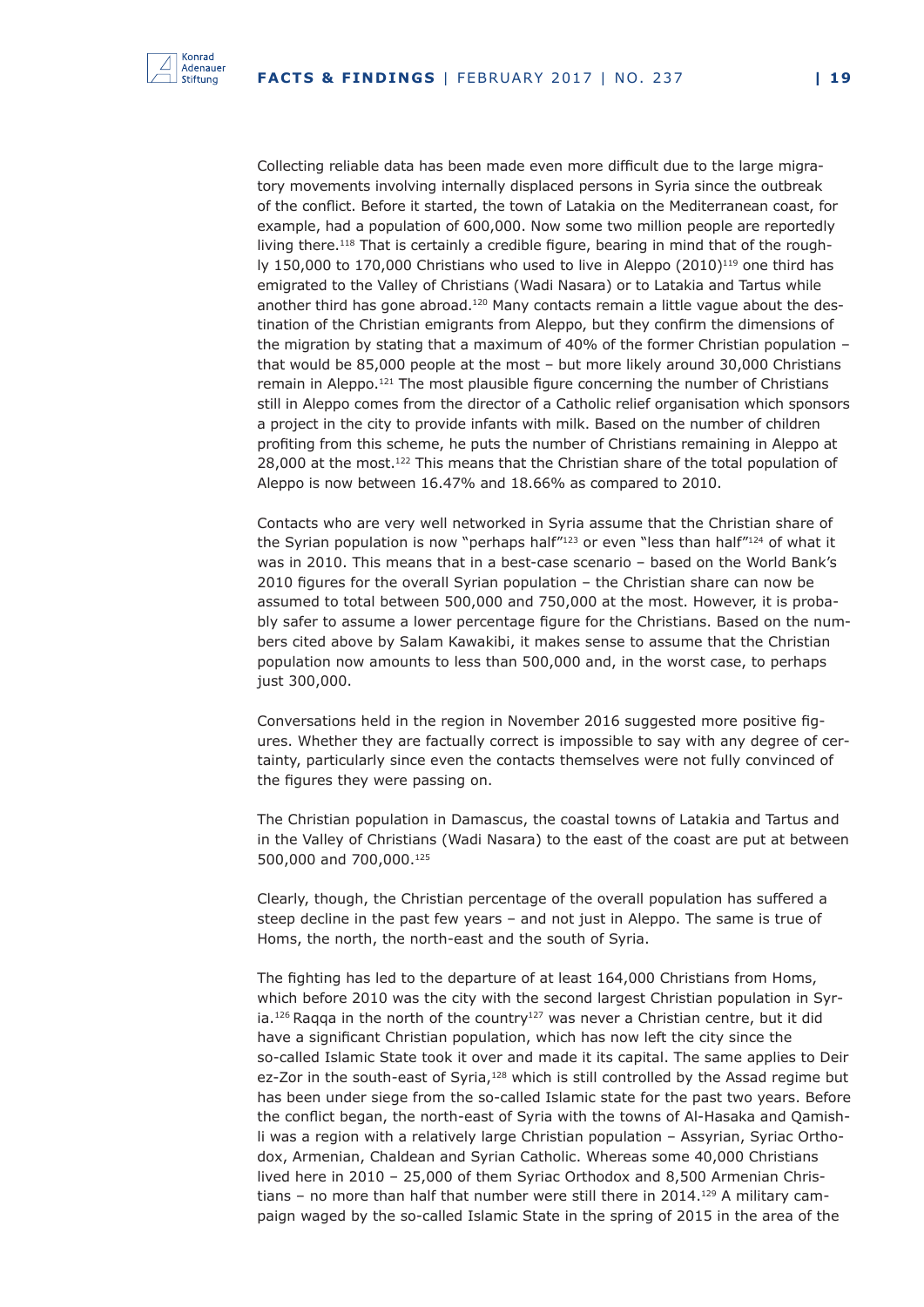

River Khabur, during which 35 villages inhabited mostly by Assyrian Christians were overrun,130 led to a further exodus. These villages are now deserted. Many Christians have also fled from Al-Hasaka in the wake of the military campaign by the so-called Islamic State. There are now allegedly no more than around 1,000 Christians living there.<sup>131</sup> Particularly large numbers of Christians have also migrated from the conurbation of Suwayda, Dar'a and Bosra in the south of Syria.132

#### **Settlements with a large Christian population**<sup>133</sup>

**Aleppo** (Aleppo Governorate) was the city with the largest Christian population in Syria before 2011. The majority of the Christians living in the city belonged to the Armenian Apostolic Church, the Armenian Catholic Church, the Syriac Orthodox Church and the Syrian Catholic Church. Other churches still present in Aleppo include the Greek Orthodox Church, the Melkite Greek Catholic Church, the Chaldean Church and the Latin (i.e. Roman Catholic) Church.

**Damascus** (Damascus Governorate) had a significant Christian population prior to 2011. The Christians belong(ed) to all the churches present in Syria. The Greek Orthodox Christians form(ed) one of this church's largest congregations in Syria.

**Al-Hasaka** (Al-Hasaka Governorate) had a large Christian population before 2011 (members of the Armenian Apostolic Church, the Armenian Catholic Church, the Syriac Orthodox Church, the Syrian Catholic Church, the Chaldean Church and the Assyrian Church of the East).

**Homs** (Homs Governorate) had the second largest Christian population in Syria prior to 2011. The majority of the Christians in Homs belonged to the Greek Orthodox Church.

**Khabur-Region** along the River Khabur in the north-east of Syria was home, up to the spring of 2015, to for the most part members of the Assyrian Church of the East living in 35 Christian villages (Abu Tena, Jazirah, Kharita, Qar Shamya, Tel Ahmar, Tel Arbosh, Tel Baloaa, Tel Baz, Tel Brej, Tel Damshesh, Tel Goran, Tel Hipyan, Tel Hormizd, Tel Jadiya, Tel Jumaa, Tel Kepchi, Tel Meghada, Tel Mignas, Tel Misas, Tel Najma, Tel Nasri, Tel Paweda, Tel Ruman Foqani, Tel Ruman Tahtani, Tel Sakra, Tel Shama, Tel Shamriam, Tel Tal, Tel Talaa, Tel Tamar, Tel Tawil, Tel Wardet, Um Alkeif, Um Gargen, Um Wagfa).<sup>134</sup>

**Latakia** (Latakia Governorate) has a sizeable Christian population, the majority of whom are members of the Greek Orthodox Church, which has (had) one of its largest congregations here. The rest are members of the Melkite Greek Catholic Church.

**Maalula** (Rif Dimashq Governorate) has a large Christian population, the majority of whom are members of the Greek Orthodox Church.

**Mhardeh** (Hama Governorate) has a mostly Christian population.

**Wadi al-Nasara** (Valley of the Christians) encompasses the villages of Wadi al-Nasara, Al-Huwash (gk, go)<sup>135</sup>, Al-Mazinah (go), Al-Mishtaya (go), Al-Nasirah (go), Amar al-Husn (gk, go), Anaz (go), Ayn al-Ajuzi (go), Ayn al-Barda (go), Ayn al-Ghara (go), Bahzina (gk, go), Ballat (go), Daghla (go), Habnamrah (go), Ish al-Shuha (go), Jiwar al-Afas (gk, go), Joineyat (go), Kafr Ram (go), Kafra (gk, go), Kimah (go), Marmarita (gk, go), Mashta Azar (gk, go), Masraa (go), Muklous (go, alaw), Muqabara (go), Qalatiyah (go), Rabah (go), Tallah (gk, go), Tannurin (gk, go) and Zweitina (gk, go),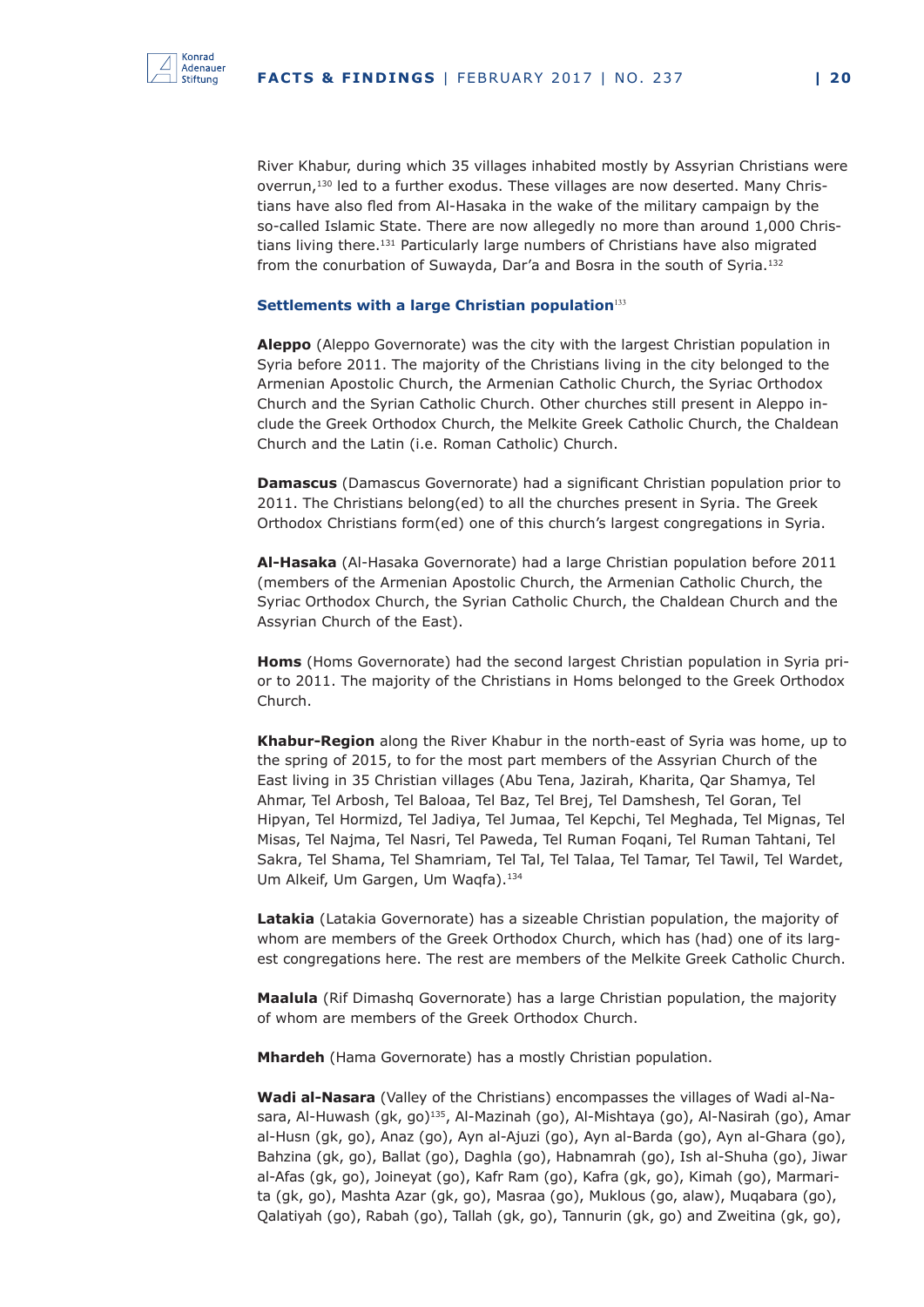

which prior to 2011 were home to an almost exclusively Christian population – for the most part (98%) members of the Greek Orthodox Church, with members of the Melkite Greek Catholic Church and a few Maronites living in some of the villages. Sunni Muslims settled in individual villages before 2011, which has triggered concerns that the demography of Wadi al-Nasara might change dramatically in a few years' time.<sup>136</sup>

**Qamishli** (Al-Hasaka Governorate) had a large Christian population before 2011 (members of the Armenian Apostolic Church, the Armenian Catholic Church, the Syriac Orthodox Church, the Syrian Catholic Church, the Chaldean Church and the Assyrian Church of the East).

**Qusayr** (Homs Governorate) had a mostly Christian population (10,000) before 2011.137

**Rableh** (Hama Governorate) had an exclusively Christian (Melkite Greek Catholic and Maronite) population prior to 2011.<sup>138</sup>

**Sadad**<sup>139</sup> (Homs Governorate) lies to the east of the road linking Damascus and Homs. Some 15,000 Syriac Orthodox Christians lived here until the summer of 2015. The city was attacked by the Islamic State in the autumn of 2015. Although the attacks were repelled, the majority of the population fled. Some 2,000 Syriac Orthodox Christians now live there.<sup>140</sup>

**Safita** (Tartus Governorate) is a city about 35 kilometres to the east of the port town of Tartus which has a Christian population (mostly members of the Greek Orthodox Church and the Greek Catholic Church).

**Saidnaya** (Rif Dimashq Governorate) has a predominantly Christian population (mostly members of the Greek Orthodox Church).

**As-Suqaylabiyah** (Hama Governorate) has a mainly Christian population (the majority of whom are members of the Greek Orthodox Church).

**Suwayda** (Governorate As-Suwayda) had a considerable Christian population (mostly members of the Greek Orthodox Church) before 2011.

**Tartus** (Tartus Governorate) has a significant Christian population, mostly members of the Greek Orthodox Church which has (had) one of its largest congregations here. The rest are members of the Melkite Greek Catholic Church.

**Zabadani** (Rif Dimashq Governorate) has a majority Sunni population. Prior to 2011 a large number of Christians lived there.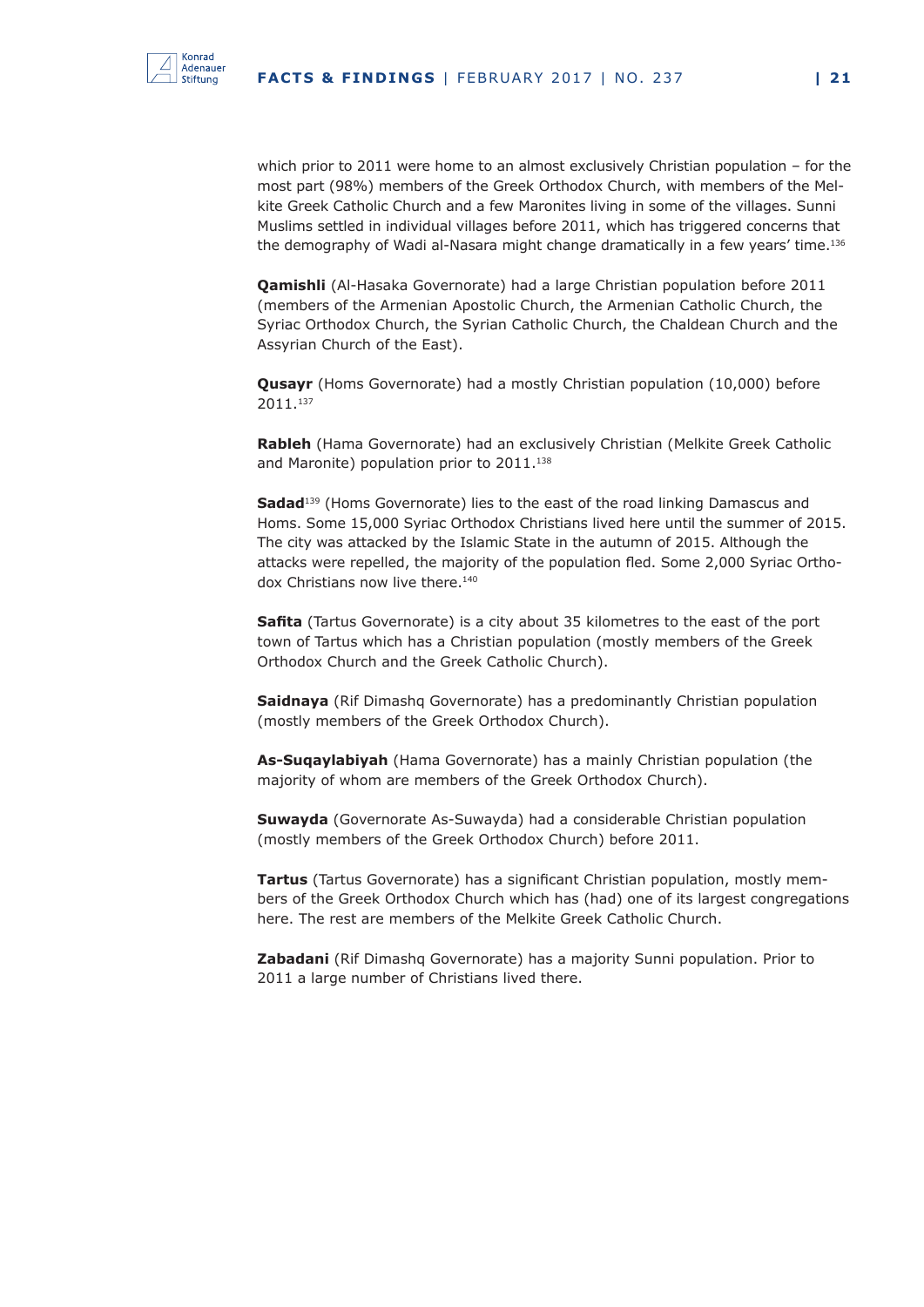

#### **Churches in Syria**

The following data should be seen as no more than a general guide, since they refer to different years and it is not possible to clarify beyond all doubt whether the figures are estimates or based on entries in church registers, for example.

#### *Greek Orthodox Church*<sup>141</sup>

The second largest Christian church in Syria is thought to have had about one million members before the start of the Syrian conflict. No more than 15% of the Greek Orthodox Christians at the most are believed to have left Syria since the fighting began, some of them for Beirut and others for a destination overseas. Hardest hit by the emigration are Aleppo, Damascus and suburbs of Damascus, Dara'a and Homs.<sup>142</sup>

|                                          | 2010      | 2016       |
|------------------------------------------|-----------|------------|
| Damascus and suburbs of Damascus 450,000 | 450,000   | No details |
| Homs and surroundings: 250,000           | 250,000   | No details |
| Tartus and surroundings: 100,000         | 100,000   | No details |
| Latakia and surroundings: 120,000        | 120,000   | No details |
| Aleppo and surroundings: 37,000          | 37,000    | No details |
| Suwaida and Dar'a: 30,000                | 30,000    | No details |
| Hama and surroundings: 35,000            | 35,000    | No details |
| <b>TOTAL</b>                             | 1,022,000 | 868,700    |

#### *Syriac Orthodox Church*<sup>143</sup>

Before<sup>144</sup> the start of the Syrian crisis some  $170,000$  Syriac Orthodox Christians<sup>145</sup> lived primarily in Djezire [(north-)east Syria], Homs, Aleppo and Damascus.<sup>146</sup>

#### *Armenians*

The figures for the number of Armenians living in Syria are comparatively well documented. For the period before the outbreak of the Syrian conflict they vary between 65,000 and 70,000147[2009], 80,000148 [2010] and 100,000149. In the meantime [2015] the number of Armenians living in Syria is put at 35,000,<sup>150</sup> although other sources say there are no more than  $15,000^{151}$ .

Most Armenians continue to live in Aleppo. In 2010 there were about 40,000 there, but that figure has now dropped to between 12,000 and 15,000. The number of Armenians living in Damascus has fallen over the same period from 10,000 to 8,000, in Qamishli from 10,000 to 5,000 and in Kasab from 2,000 to 1,500. Over the same period the Armenian population of Latakia has increased from 5,000 to 7,000 due to the influx of internally displaced persons.152 Armenians are now no longer to be found in Raqqa, Tal Abyad, Hasaka and Yakubiyah.<sup>153</sup> Before the conflict broke out, the Syrian border towns of Kasab and Yakubiyah had a majority Armenian population. Kasab was attacked by radical Islamic rebels operating from Turkish territory and then pillaged<sup>154</sup>, while the population of Yakubiyah was driven out by the Jihadist-Salafist Al Nusra Front. Some 10,000 Armenians from Syria have moved to Armenia and a further 7,000-8,000 to Lebanon.155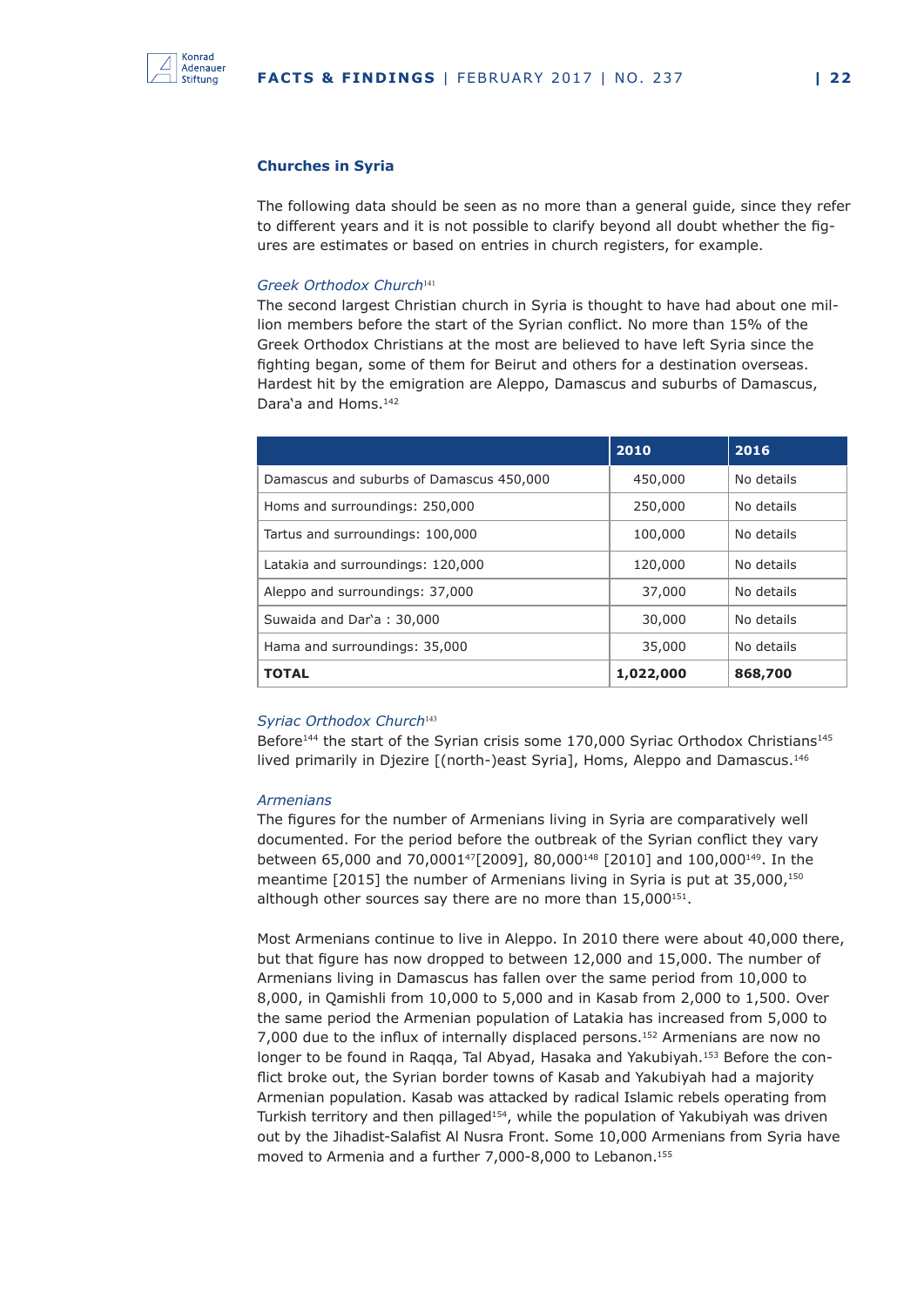

#### *Assyrian*<sup>156</sup>

The Assyrian Church of the East is reputed to have 46,000 members in Syria.<sup>157</sup>

#### *Catholic Churches*

#### **Melkite Greek Catholic Church**

| Archeparchy of Damascus:         | 150,000 (2010) <sup>158</sup> |
|----------------------------------|-------------------------------|
| Archeparchy of Aleppo:           | 18,000 (2015) <sup>159</sup>  |
| Archeparchy of Bosra and Hauran: | 27,000 (2012) <sup>160</sup>  |
| Archeparchy of Homs:             | 30,000 (2014) <sup>161</sup>  |
| Archeparchy of Latakia:          | 14,500 (2013) <sup>162</sup>  |

Around 100,000 Melkite Greek Catholic Christians are currently said to be living in Syria.<sup>163</sup>

#### **Syrian Catholic Church**

| Archeparchy of Aleppo         | 10,000 (2012) <sup>164</sup> |
|-------------------------------|------------------------------|
| Archeparchy of Damascus       | 14,000 (2013) <sup>165</sup> |
| Archeparchy of Hasaka-Nisibis | 35,000 (2011) <sup>166</sup> |
| Archeparchy of Homs-Hama-Nabk | 5,000 (2013) <sup>167</sup>  |

#### **Maronite Church**

| Archeparchy of Aleppo   | $4,000(2012)^{168}$          |
|-------------------------|------------------------------|
| Archeparchy of Damascus | 20,300 (2013) <sup>169</sup> |
| Archeparchy of Latakia  | 35,000 (2011) <sup>170</sup> |

#### **Chaldean Church**

| Eparchy of Aleppo (= entire national | 30,000 (2012) <sup>171</sup> |
|--------------------------------------|------------------------------|
| territory of Syria)                  |                              |

#### **Armenian Catholic Church**

| Eparchy <sup>172</sup> Aleppo     | 18,000 (2012) <sup>173</sup> |
|-----------------------------------|------------------------------|
| Patriarchal Exarchate of Damascus | 4,500 (2012) <sup>174</sup>  |

#### **Roman Catholic (Latin) Church**

| Apostolic Vicariate of Aleppo <sup>175</sup> | 13,000 (2014) <sup>176</sup> |
|----------------------------------------------|------------------------------|
|----------------------------------------------|------------------------------|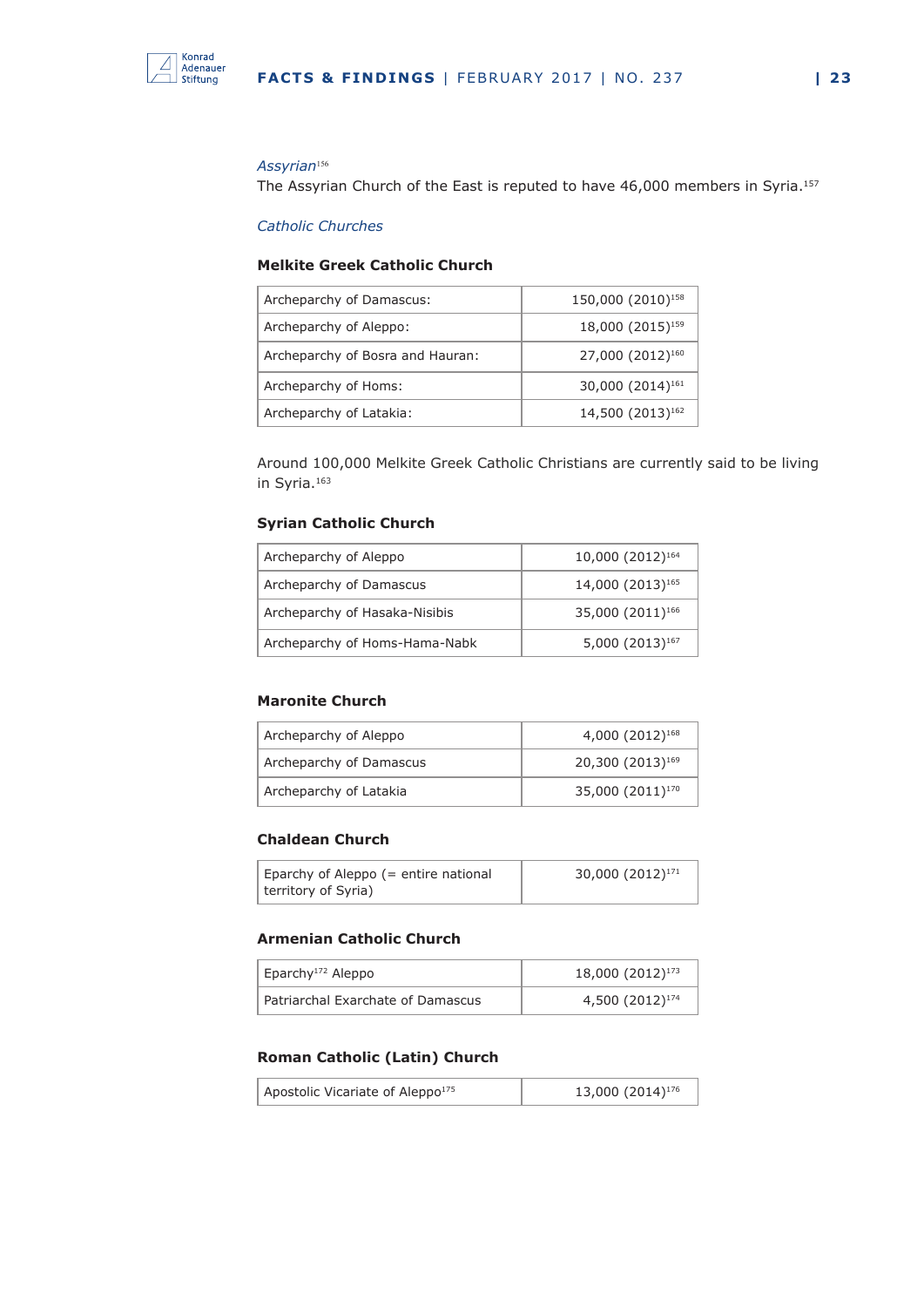

- *1| Georges Fahmi, Most Syrian Christians Aren't Backing Assad (or the Rebels), Chathamhouse, 20 December 2016 - https://www.chathamhouse.org/expert/comment/most-syrian-christians-aren-t- backing-assad-or-rebels#sthash.T0omZbFM.dpuf*
- *2| http://www.ohchr.org/Documents/ProfessionalInterest/ccpr.pdf*
- *3| https://treaties.un.org/Pages/ViewDetails.aspx?src=IND&mtdsg\_no=IV-4&chapter=4&clang=\_ en#EndDec*
- *4| Optional Protocol to the International Covenant on Civil and Political Rights, New York, 16 December 1966 - https://treaties.un.org/Pages/ViewDetails.aspx?src=TREATY&mtdsg\_no=IV- 5&chapter=4&clang=\_en; https://treaties.un.org/doc/Publication/UNTS/Volume%20999/v999.pdf from p.171*
- *5| http://sana.sy/en/?page\_id=1489*
- *6| https://en.wikipedia.org/wiki/Anwar\_al-Bunni*
- *7| https://en.wikipedia.org/wiki/Michel\_Kilo*
- *8| https://en.wikipedia.org/wiki/Georges\_Sabra*
- *9| The legal principles were discussed and elaborated during regular meetings between the then Melkite Greek Catholic Patriarchal Vicar, Archbishop Isidor Batthika, and the Syrian President Bashar Assad.*
- *10| In other words, the law in question applies not just to the Melkite Greek Catholic Christians, but also to the members of all the other Catholic churches, i.e. the Armenian Catholic Church, the Chaldean Church, the Maronite Church, the Roman Catholic Church and the Syrian Catholic Church.*
- *11| McCallum, Fiona, 'Religious Institutions and Authoritarian States: Church-State Relations in the Middle East' Third World Quarterly 33(1) (2012) pp.109-124: A PDF version of the article is available at: https://research-repository.st-andrews.ac.uk/bitstream/handle/10023/4129/Religious\_ Institutions\_and\_Authoritarian\_States\_author\_final\_version.pdf*
- *12| See, for example,: McCallum, Fiona, 'Religious Institutions and Authoritarian States: Church-State Relations in the Middle East' Third World Quarterly 33(1) (2012) pp.109-124: A PDF version of the article is available at: https://research-repository.st-andrews.ac.uk/bitstream/ handle/10023/4129/Religious\_Institutions\_and\_Authoritarian\_States\_author\_final\_version.pdf*
- *13| Syria death toll: UN envoy estimates 400,000 killed. Staffan de Mistura's estimate, which far exceeds those given by UN in the past, is not an official number. Al Jazeera, April 2016 - http:// www.aljazeera.com/news/2016/04/staffan-de-mistura-400000-killed-syria-civilwar-160423055735629.html*
- *14| Report on Syria conflict finds 11.5% of population killed or injured. The Guardian, 2016/feb/11 https://www.theguardian.com/world/2016/feb/11/report-on-syria-conflict-finds-115-of-population- killed-or-injured*
- *15| http://www.unhcr.org/sy/29-internally-displaced-people.html*
- *16| The figure given here refers to 4 December 2016 http://data.unhcr.org/syrianre- fugees/regional.php*
- 17| According to "Otmar Oehring, Menschenrechtsexperte des katholischen Hilfswerks "Missio" in *Aachen." Cf.: Claudia Mende, Opposition und Kirche in Syrien. Ohrfeige für die Demokratiebewegung. Während sich Kirchenführer hinter das Assad-Regime stellen, streiten die Christen in der syrischen Protestbewegung für den demokratischen Wandel. Mit der Übernahme von Propaganda-Parolen des Regimes bringen sich die Kirchenvertreter in eine zunehmend schwierige Lage. qantara.de, 15 July 2011 - https://de.qantara.de/content/opposition-und-kirche-syrien-ohrfeige-fur-die-demokratiebewegung*
- *18| b. 1 January 1955, Latakia, Syria; resides in Bab Touma, Damascus, Syria*
- *19| b. 15 December 1933, Darayya, Syria; resides in Bab Touma, Damascus, Syria*
- *20| b. 3 May 1965, Qamishli, Syria; resides in Sednaya, Syria*
- *21| b. 8 May 1947 in Beirut, Lebanon, resides in Antelias, Lebanon*
- *22| b. 15 November 1934, Aleppo, Syria; resides in Bzommar, Lebanon*
- *23| b. 15 November 1944 in Hasaka, Syria; resides in Badaro, Beirut, Lebanon*
- *24| b. 25 February 1940, Himlaya, Lebanon; resides in Bkerke, Lebanon*
- *25| Conversation with G. M., Aley, 26 November 2016*
- *26| Outcome of various discussions, Beirut, 25-29 November 2016*
- *27| Syrischer Patriarch kritisiert deutsche Flüchtlingspolitik, Frankfurter Allgemeine Zeitung, 4 November 2015 - http://www.faz.net/aktuell/politik/fluechtlingskrise/syrischer-patriarch-kritisiertdeutschlands-fluechtlingspolitik-13893521.html*
- *28| «Es gibt keinen Grund, uns Christen zu hassen», Patriarch Gregor III. aus Damaskus hält nichts von militärischen Interventionen in Syrien. Er setzt auf Dialog und eine Zukunft mit allen Konfliktpar- teien. [Interview mit] Michael Meier, TAGESANZEIGER, 07.05.2015 - http://www.tagesanzeiger.ch/ ausland/naher-osten-und-afrika/Es-gibt-keinen-Grund-uns-Christen-zu-hassen/story/18980662*
- *29| Ruth Gladhill, Syrian Christian leader tells West: 'Stop arming terror groups who are massacring our people', CHRISTIAN TODAY, 1 July 2015 - http://www.christiantoday.com/article/ syrian. christian.leader.tells.west.stop.arming.terror.groups.who.are.massacring.our.people/57747.htm*
- *30| Fawwaz Haddad, Syrische Christen: Das Land des Paulus verliert seine Christen. In Syrien wird noch das Aramäische, die Sprache Jesu, gesprochen, doch fürchten jetzt viele syrische Christen, von der politischen Krise zerrieben zu werden. Ein Appell zum Dableiben. FAZ, 7 November 2013 - http://www.faz.net/aktuell/feuilleton/syrische-christen-das-land-des-paulusverliert-seine- christen-12651683.html*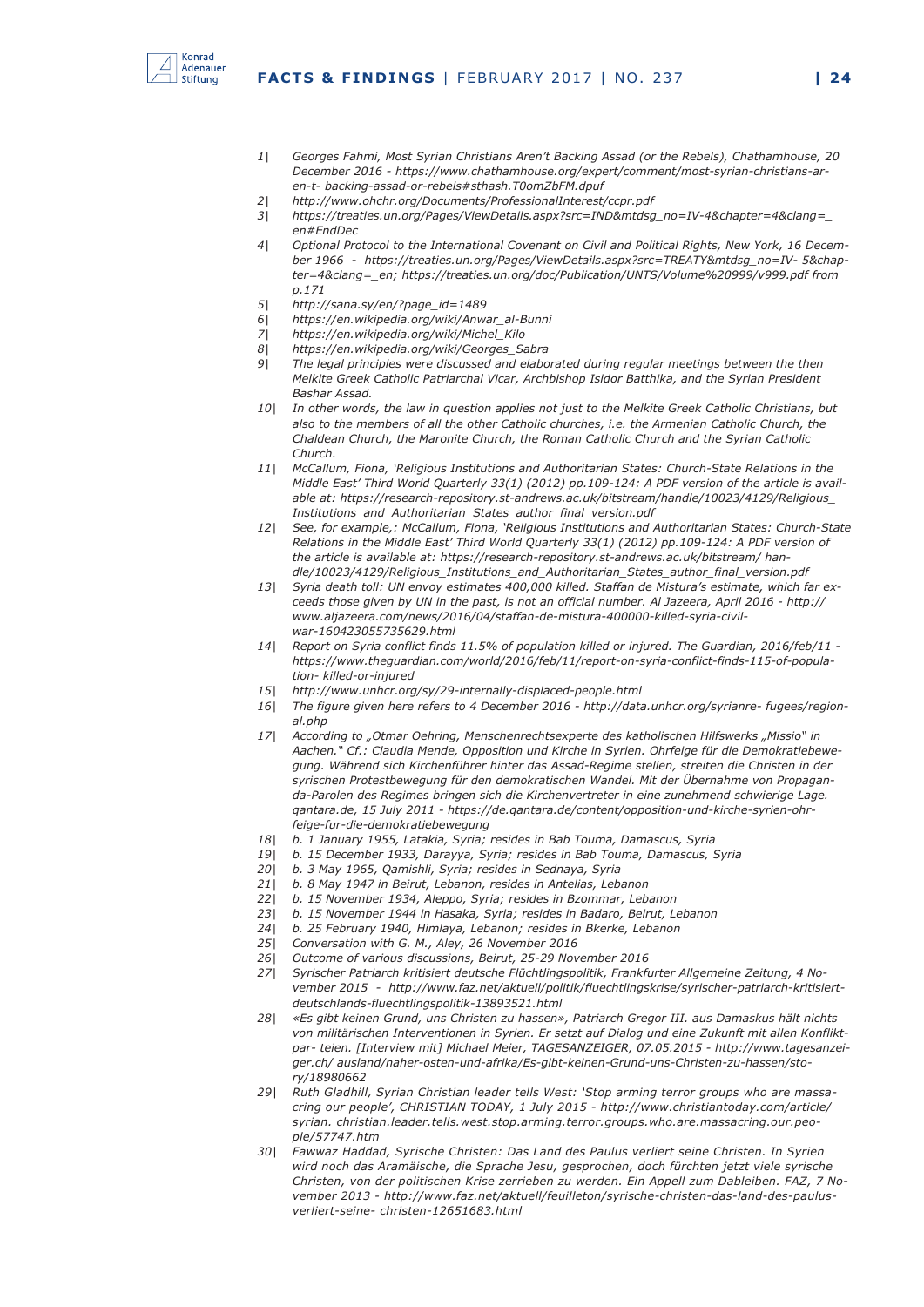

- *31| Outcome of numerous talks with representatives of Christian churches in Syria, 1989-2010*
- *32| Outcome of talks with church experts in Syria, Lebanon, 25-29 November 2016*
- *33| Outcome of talks with church experts in Syria, Lebanon, 25-29 November 2016*
- *34| Outcome of talks with church experts in Syria, Lebanon, 25-29 November 2016*
- *35| Patriarch Ignatius Joseph III.: "Diktatur, die Gesetze respektiert, besser als Islamistenherrschaft", katholisches.de, 18 April 2015 - http://www.katholisches.info/2015/04/18/patriarch-ignatius- joseph-iii-diktatur-die-gesetze-respektiert-besser-als-islamistenherrschaft/*
- *36| Patriarch Ignatius Joseph III. über Syrien: "Wir haben Angst vor Wandel". Der Patriarch der syrisch-katholischen Kirche erklärt, warum ihm Assad lieber ist als ein Sieg der Opposition. Er sieht sein Land auf eine islamische Autokratie zusteuern. Interview mit Jannis Hagemann, TAZ, 23 December 2012 - http://www.taz.de/!5076719/*
- *37| Syrisch-katholischer Patriarch im Gespräch "Der Nahe Osten braucht Christen wie der Teig die Hefe" Die syrischen Christen geraten zwischen die Fronten. Vom Bürgerkrieg ist diese Minderheit besonders bedroht. Ihr religiöses Oberhaupt hofft auf Verständigung - ein Gespräch mit Ignatius Joseph III. Younan. FAZ, 2 February 2014, http://www.faz.net/aktuell/feuilleton/syrischkatholischer- patriarch-im-gespraech-der-nahe-osten-braucht-christen-wie-der-teig-diehefe-12777316.html*
- *38| b. 15. May 1920, Reyfoun, Lebanon*
- *39| March 14 Alliance https://en.wikipedia.org/wiki/March\_14\_Alliance*
- *40| The Rai rumor tells us little, NOW, 18 November 2011 https://now.mmedia.me/lb/en/commentaryanalysis/the\_rai\_rumor\_tells\_us\_little*
- *41| Elie Hajj, Visit of Lebanese Patriarch to Syria Sparks Controversy, Al-Monitor, February 10, 2013 - http://www.al-monitor.com/pulse/originals/2013/02/lebanon-patriarch-visits-syria.html*
- *42| b. 5. January 1946, Villafranca di Verona, Province of Verona, Italy*
- *43| John L. Allen Jr., New cardinal refused to abandon Syria when things got tough, CRUX Taking the Catholic Pulse, October 11, 2016 - https://cruxnow.com/global-church/2016/10/11/new- cardinal-refused-abandon-syria-things-got-tough/*
- *44| Daniele Rocchi, Mario Zenari, una porpora per il popolo siriano, toscanaoggi.it, 11 October 2016 - http://www.toscanaoggi.it/Vita-Chiesa/Mario-Zenari-una-porpora-per-il-popolo-siriano; Neuer Kardinal: "Ich widme meine Ernennung dem syrischen Volk", radiovaticana.de, 10 October 2016, http://de.radiovaticana.va/news/2016/10/10/neuer\_kardinal\_widmet\_ernennung\_dem\_ syrischen\_ volk/1264030*
- *45| Testimony Before the Subcommittee on Africa, Global Health, Global Human Rights, and International Organizations and the Subcommittee on the Middle East and North Africa on Religious Minorities in Syria: Caught in the Middle. By Dr. M. Zuhdi Jasser Commissioner U.S. Commission on International Religious Freedom June 25, 2013 - http://www.uscirf.gov/sites/default/files/resources/ Syria%20Testimony%20for%20June%2025%20hearing%20final.pdf*
- *46| http://www.unhcr.org/syria-emergency.html*
- *47| Ibid.*
- *48| Testimony Before the Subcommittee on Africa, Global Health, Global Human Rights, and International Organizations and the Subcommittee on the Middle East and North Africa on Religious Minorities in Syria: Caught in the Middle. By Dr. M. Zuhdi Jasser Commissioner U.S. Commission on International Religious Freedom June 25, 2013 - http://www.uscirf.gov/sites/default/files/resources/ Syria%20Testimony%20for%20June%2025%20hearing%20final.pdf*
- *49| United States Commission on International Religious Freedom (USCIRF)*
- *50| United States Commission on International Religious Freedom (USCIRF) 2016 report Syria, p.121, http://www.uscirf.gov/sites/default/files/USCIRF\_AR\_2016\_Tier1\_2\_Syria.pdf*
- *51| United States Commission on International Religious Freedom (USCIRF) 2016 report Syria, pp.121-122, http://www.uscirf.gov/sites/default/files/USCIRF\_AR\_2016\_Tier1\_2\_Syria.pdf*
- *52| Drei Jahre ohne Lebenszeichen Entführte syrische Bischöfe bleiben verschollen, epd, 10 May 2016 - https://de.qantara.de/content/drei-jahre-ohne-lebenszeichen-entfuehrte-syrische-bischoefe- bleiben-verschollen*
- *53| Testimony Before the Subcommittee on Africa, Global Health, Global Human Rights, and International Organizations and the Subcommittee on the Middle East and North Africa on Religious Minorities in Syria: Caught in the Middle. By Dr. M. Zuhdi Jasser Commissioner U.S. Commission on International Religious Freedom June 25, 2013 - http://www.uscirf.gov/sites/default/files/resources/Syria%20Testimony%20for%20June%2025%20hearing%20final.pdf*
- *54| United States Commission on International Religious Freedom (USCIRF) 2016 report Syria, pp.121-122 http://www.uscirf.gov/sites/default/files/USCIRF\_AR\_2016\_Tier1\_2\_Syria.pdf*
- *55| Postfaktischer Krieg. DER SPIEGEL, 1/2017, p. 27*
- *56| Chronik: Die Verfolgung der Christen in Syrien seit 2011. Die Situation der christlichen Minderheit in Syrien ist prekär, GfbV, 2 March 2016 - https://www.gfbv.de/de/news/chronik-christen-verfolgung-syrien-7926/*
- *57| http://www.christenverfolgung.org/tags/syrien*
- *58| http://www.clarionproject.org/news/rebels-cleanse-homs-90-christians#*
- *59| ASIEN/SYRIEN Jesuiten: "Christen, die Homs verlassen, wurden nicht von radikalislamischen Gruppen vertrieben", agenzia fides, 26 March 2012 - http://www.fides.org/de/news/29952- ASIEN\_SYRIEN\_Jesuiten\_Christen\_die\_Homs\_verlassen\_wurden\_nicht\_von\_radikalislamischen\_ Gruppen\_ vertrieben#.WEfYVlJTG7*
- *60| Andrzej Halemba (Aid to the Church in Need), Christians returning to Homs, Syria, even though Islamic State looms – Catholic News Agency, April 1, 2015 - http://www.catholicnewsagency. com/news/christians-are-returning-to-homs-syria-even-though-islamic-state-looms-64591/*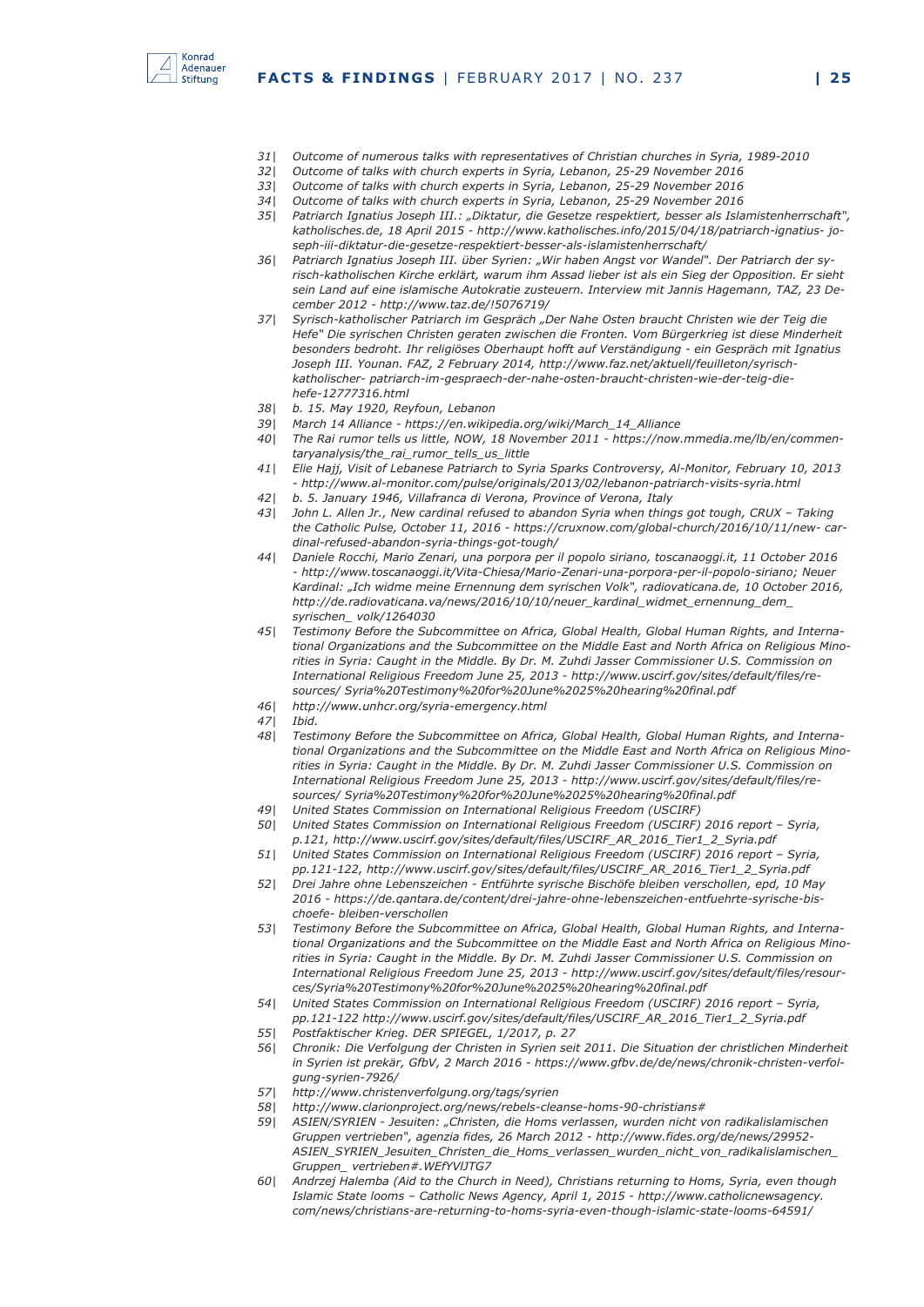

- *61| In Syrien wird Pfarrer Francois Mourad in einem Kloster der Franziskaner getötet, proterrasancta. org, July 2013 - http://www.proterrasancta.org/de/in-syrien-wird-pfarrer-francois-mourad-ineinem- kloster-der-franziskaner-getotet/*
- *62| K. Ramezani, Schweizer Söldner im syrischen Bürgerkrieg, 20Minuten.ch, 12 July 2013 http:// www.20min.ch/ausland/news/story/19238957*
- *63| Bürgerkrieg in Syrien. Trauer um einen Mann des Friedens. https://www.jesuitenmission.de/ news/trauer-um-einen-mann-des-friedens.html ; Syrien: Mann des Friedens ermordet. radioaticana.de, 8 April 2014 - http://de.radiovaticana.va/storico/2014/04/08/syrien\_mann\_des\_friedens\_ ermordet/ted-788551*
- *64| Archimandrite Emanuel Youkhana, Email (2), 24 February 2015; Email, 25 February 2015; Email, 26 February 2015*
- *65| Dhimmi is the term used in Islamic legal tradition to designate monotheists who are granted limited legal status and afforded protection by the state. See 'Dhimmi' - https://en.wikipedia.org/ wiki/Dhimmi*
- *66| Cf. "Terror in Syrien: IS-Miliz lässt 19 Christen gegen Lösegeld frei", Der Spiegel, 2 March 2015, http://spiegel.de/politik/ausland/a-1021228.html [retrieved 9 June 2015]*
- *67| Conversation with Archimandrite Emanuel Youkhana, 24 October 2016, Erbil, Iraq*
- *68| ISIL 'kidnaps scores of Christians' in Syria's Homs. Activist group says fighters have kidnapped 230 people, including 60 Christians, after seizing strategic town in Homs, Al Jazeera, 7 August 2015 - http://www.aljazeera.com/news/2015/08/isil-kidnaps-scores-christians-syria-homs-150807085430602.html*
- *69| F. Brinley Bruton and Reuters, Hundreds of Christians Feared Captured by ISIS Near Syrian Village, Qaryatain, nbcnews, August 7 2015. http://www.nbcnews.com/storyline/isis-terror/hundreds-christians-feared-captured-isis-syria- group-n405871 According to the news item, "Some 230 Christians were missing after clashes in and around the village of Qaryatain in central Syria, said Nuri Kino, the President of Demand for Action …the list of those missing was compiled by members of the church in the city of Homs who were helping around 1,500 villagers fleeing the onslaught, added Kino."*
- *70| Conversation with Jacques Mourad, Berlin, 10 December 2016*
- *71| See, for example, Jürg Bischoff, "Aufbau eines islamischen Staates in der Provinz Kopfsteuer für Christen in Rakka", Neue Zürcher Zeitung, 28 February 2014, http://nzz.ch/1.18252898 [retrieved 9 June 2015]*
- *72| Syria war: IS group killed 21 Christians in al-Qaryatain, says patriarch. Reports are emerging of the killing of Syrian Christians by Islamic State militants in the town of al-Qaryatain. BBC, 10 April 2016 - http://www.bbc.com/news/world-middle-east-36011663*
- *73| Archimandrite Emanuel Youkhana, Email, 24 February 2015*
- *74| Immigration and Refugee Board of Canada, Syria: Compulsory military service, including age of recruitment, length of service; occasions where proof of military service status is required; whether the government can recall individuals who have already completed their compulsory military service; penalties for evasion (2008-July 2014), 13 August 2014 - http://www.refworld.org/ docid/54042353a.html*
- *75| Several discussions with Syrian refugees, Amman, 2014-2016*
- *76| Conversation with M-C. N, Ain Aar, Lebanon, 25 November 2016*
- *77| See: https://en.wikipedia.org/wiki/Sutoro*
- *78| K. Ramezani, Schweizer Söldner im syrischen Bürgerkrieg, 20min.ch, 12 July 2013 http://www.20min.ch/ausland/news/story/19238957*
- *79| Aymenn Jawad Al-Tamimi, Christian Militia and Political Dynamics in Syria, Syria Comment, February 23rd, 2014 - http://www.joshualandis.com/blog/christian-militia-political-dynamics-sy- ria/*
- *80| Peter Steinbach, Die Christen in Syrien ziehen in die Schlacht, Die Welt, 23 October 2013 https:// www.welt.de/politik/ausland/article121122500/Die-Christen-in-Syrien-ziehen-in-die-Schlacht.ht- ml; Carl Drott, Qamischli's Cold War, Le Monde Diplomatique, 18 November 2013 http://www.middle- east-online.com/english/?id=62667*
- *81| Partiya Yekitîya Demokrat https://en.wikipedia.org/wiki/Democratic\_Union\_Party\_(Syria)*
- *82| Yekîneyên Parastina Gel https://en.wikipedia.org/wiki/People%27s\_Protection\_Units*
- *83| Karlos Zurutuza, Syrian Split Divides Christians, INTER PRESS SERVICE News Agency, May 4 2014 - http://www.ipsnews.net/2014/05/syrian-split-divides-christians/*
- *84| K. Ramezani, Schweizer Söldner im syrischen Bürgerkrieg, 20min.ch, 12 July 2013 http:// www.20min.ch/ausland/news/story/19238957*
- *85| English: Syriac Military Council, Arabic:*
- *86| Alfred Hackensberger, "Die Barbaren wollen uns alle unterwerfen", Die Welt, 14 March 2015 https://www.welt.de/politik/ausland/article138396610/Die-Barbaren-wollen-uns-alle-unterwerfen. html*
- *87| Balint Szlanko, Instead of fleeing, some of Syria's Christians will stand their ground, The National, February 20, 2014 - http://www.thenational.ae/arts-culture/instead-of-fleeing-some-of-syriaschristians-will-stand-their-ground#full; Carl Drott, The Syriac Christian militia and its Kurdish PYD allies have deepen and restructure their control over the area, Carnegie Middle East Center, March 07, 2014 - http://carnegie-mec.org/diwan/54797*
- *88| Arabic:*
- *89| 'Gozarto' is the Aramaic name for Al-Hasaka.*
- *90| Aymenn Jawad al-Tamimi, Christian Militia and Political Dynamics in Syria, Syria Comment. 23 February 2014 - http://www.joshualandis.com/blog/christian-militia-political-dynamics-syria/*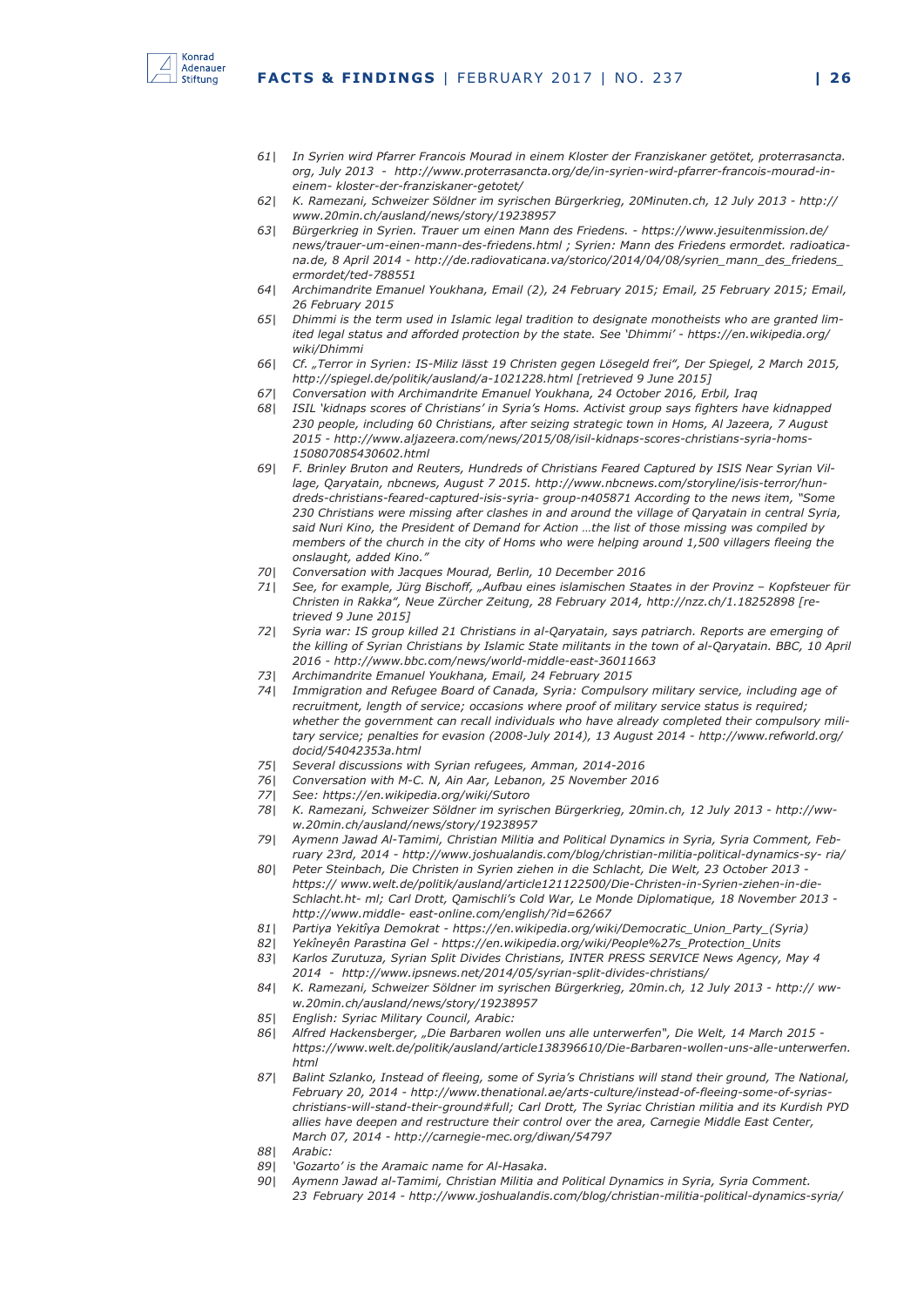

- *91| Aymenn Jawad al-Tamimi, Assad regime lacks the total support of Syria's Christians The National. 24 March 2014 - http://www.thenational.ae/thenationalconversation/comment/assad-regime*lacks-the-total-support-of-syrias-christians; There is a conflict between the Gozarto Protection Force and the Nineveh Plain Protection Units (NPU) in Iraq, trained by the US company Sons of *Liberty International, in which the argument is ostensibly about the use by the Gozarto Protection Force of the insignia of the Nineveh Plain Protection Units. The latter is said to be an Assyrian militia in Syria which collaborates with the Assad regime, Russia, Iran and the Hezbollah terrorist group. See: https://sonsoflibertyinternational.com/american-mesopotamian-organization-restore-nineveh-now/gozarto-protection-forces/*
- *92| Jack Moore, Hundreds of Christian Fighters Scramble to Defend Syrian Town as ISIS Advance. Thousands of Christians flee Sadad as group closes in after capture of Mahin. NEWSWEEK, 1 November 2015 - http://europe.newsweek.com/hundreds-christian-fighters-scramble-defend-syrian- town-isis-advance-336227*
- *93| https://twitter.com/gozartopf 2 November 2015*
- *94| https://justpaste.it/15christianfactionssyria quoted from: Aymeen Jawad Al-Tamimi,*
- *95| Usud Al-Cherubim: A Pro-Assad Christian Militia, Syria Comment, December 14th, 2016 http:// www.joshualandis.com/blog/usud-al-cherubim-pro-assad-christian-militia/https://www.bibleserver.com/text/EU/Hesekiel10*
- *96| Deir al-Cherubim*
- *97| Die Akteure im Syrien-Krieg, Reuters, 18 October 2015 http://de.reuters.com/article/irak-syrien-akteure-idDEKCN0SC0EY20151018*
- *98| Aymenn Jawad Al-Tamimi, Overview of some pro-Assad Militias, Syria Comment, September 1, 2015 - http://www.aymennjawad.org/17800/overview-of-some-pro-assad-militias*
- *99| al-Ḥizb as-Sūrī al-Qaumī al-Iǧtimāʿī.*
- *100| Referred to in English as Tiger Forces or Cheetah Forces https://en.wikipedia.org/wiki/Tiger\_ Forces*
- *101| Aymenn Jawad Al-Tamimi, Quwat al-Ghadab: A Pro-Assad Christian Militia in Suqaylabiyah, Syria Comment, July 3, 2016 - http://www.aymennjawad.org/18957/quwat-al-ghadab-a-pro-assadchristian-militia-in*
- *102| https://en.wikipedia.org/wiki/Guardians\_of\_the\_Dawn*
- *103| Militia from the Dwel'a district of Damascus*
- *104| Militia from Wadi al-Nasara in Homs Governorate*
- *105| 105| See Aymenn Jawad Al-Tamimi, Usud Al-Cherubim: A Pro-Assad Christian Militia, Syria Comment, December 14th, 2016 - http://www.joshualandis.com/blog/usud-al-cherubim-pro-assad-christian-militia/*
- *106| Militia from the Hamidiya district of Homs*
- *107| Ben Bryant, The British 22-Year-Old Making His Name as an Online Jihadi Hunter, Vice, October 23, 2014*
- *108| https://news.vice.com/article/the-british-22-year-old-making-his-name-as-an-online-jihadi-hunter; https://www.ict.org.il/Worker.aspx?ID=578*
- *109| Aymenn Jawad Al-Tamimi, Usud Al-Cherubim: A Pro-Assad Christian Militia, Syria Comment, December 14th, 2016 - http://www.joshualandis.com/blog/usud-al-cherubim-pro-assad-christianmilitia/*
- *110| Conversations with Christian refugee families from Syria, Zahle, Lebanon, 26 November 2016. All the contacts came from villages near the border in Syria.*
- *111| Otmar Oehring, Zur Lage der Christen in Syrien und im Irak, KAS AUSLANDSINFORMATIONEN, 6/2015, pp. 67-82*
- *112| Hourani, Albert Habib, Minorities in the Arab World. London [Oxford University Press], 1947 p. 76 112| Mouna Liliane Samman, La population de la Syrie : étude géo-démographique, Paris [IRD Editions], 1978, p. 9, Tableau 1 – Répartition de la population syrienne par religions et communautés religieuses – recensement de 1960 - https://books.google.com.lb/books?id=vPx-WKyrAAUIC&pg= PA7&redir\_esc=y#v=onepage&q&f=false*
- *113| World Bank http://data.worldbank.org/indicator/SP.POP.TOTL?locations=SY*
- *114| The United Arab Republic (UAR), which existed from 1958 to 1961, resulted from the merger between the Arab countries Egypt and Syria.*
- *115| Salam Kawakibi, The Migration of Syrian Christians, Middle East Institute, April 19, 2010 http:// www.mei.edu/content/migration-syrian-christians*
- *116| World Bank http://data.worldbank.org/indicator/SP.POP.TOTL?locations=SY*
- *117| Salam Kawakibi, The Migration of Syrian Christians, Middle East Institute, April 19, 2010 http:// www.mei.edu/content/migration-syrian-christians*
- *118| Conversation with M-C. N., Ain Aar, 25 November 2016*
- *119| 150,000 160,000, conversation with T. M., Hamra, Beirut, 26 November 2016; 160,000 to 170,000, conversation with R. C., Verdun, Beirut, 26 November 2016*
- *120| Conversation with T. M., Hamra, Beirut, 26 November 2016*
- *121| Conversation with R. C., Verdun, Beirut, 26 November 2016*
- *122| Conversation with M. C., Badaro, Beirut, 25 November 2016*
- *123| Conversation with R. C., Verdun, Beirut, 26 November 2016*
- *124| Conversation with M-C. N., Ain Aar, 25 November 2016*
- *125| Conversation with G. M., Aley, 26 November 2016*
- *126| Fawwaz Haddad, Syrische Christen: Das Land des Paulus verliert seine Christen. In Syrien wird noch das Aramäische, die Sprache Jesu, gesprochen, doch fürchten jetzt viele syrische Christen, von der politischen Krise zerrieben zu werden. Ein Appell zum Dableiben. FAZ, 7 November 2013 - http://www.faz.net/aktuell/feuilleton/syrische-christen-das-land-des-paulus-verliert-seinechristen-12651683.html*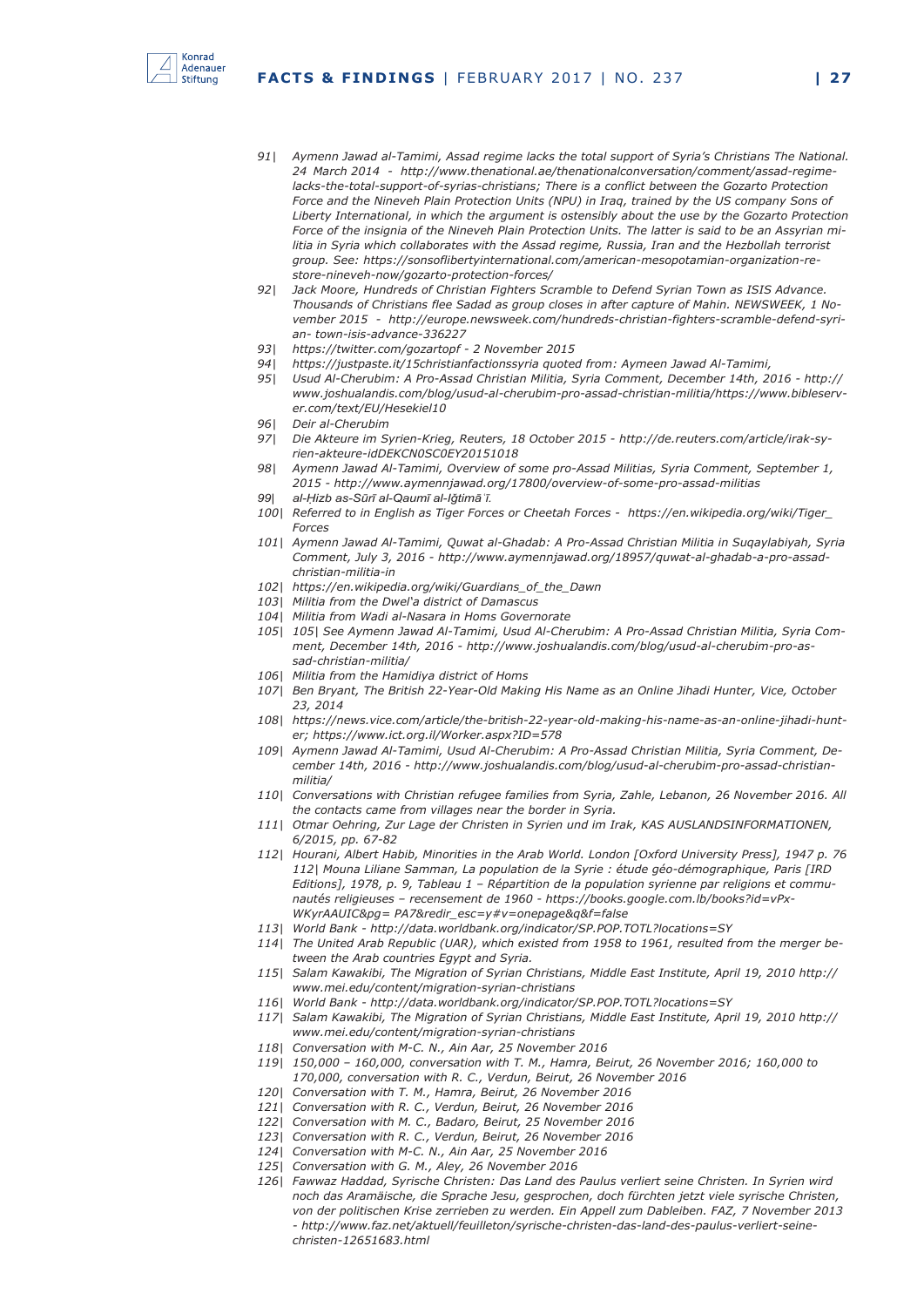

- *127| Conversation with R. C., Verdun, Beirut, 26 November 2016*
- *128| Conversation with R. C., Verdun, Beirut, 26 November 2016*
- *129| Rainer Hermann, Die letzten Christen von Qamischli, Frankfurter Allgemeine Zeitung, 24 November 2014 - http://www.faz.net/aktuell/gesellschaft/menschen/islamischer-staat-die-kirche-derjungfrau-in- qamischli-13282271.html*
- *130| Otmar Oehring, Zur Lage der Christen in Syrien und im Irak, KAS AUSLANDSINFORMATIONEN, 6/2015, pp. 67-82*
- *131| Conversation with R. C., Verdun, Beirut, 26 November 2016*
- *132| Email from Samer Laham, MECC, Beirut, 5 December 2016*
- *133| The list does not claim to be exhaustive.*
- *134| A map of the villages can be found in: Otmar Oehring, ZUR LAGE DER CHRISTEN IN SYRIEN UND IM IRAK, KAS AUSLANDSINFORMATIONEN, 6/2015, p. 68 - http://www.kas.de/wf/doc/ kas\_41989-544-1-30.pdf?150713152804*
- *135| go = Greek Orthodox, gk = Melkite Greek Catholic, alaw = Alawite*
- *136| Sean Sprague, Syria's Christian Valley. Rolling hills and verdant pastures shelter a Syrian Christian community, ONE magazine, January 2011 - http://www.cnewa.org/default.aspx- ?ID=3524&pagetyp eID=4&sitecode=HQ&pageno=1*
- *137| Aymenn Jawad Al-Tamimi, Christians in Syria. Separating Fact from Fiction, The Henry Jackson Society, November 2012 - http://www.aymennjawad.org/12566/christians-in-syria*
- *138| Aymenn Jawad Al-Tamimi, Christians in Syria. Separating Fact from Fiction, The Henry Jackson Society, November 2012 - http://www.aymennjawad.org/12566/christians-in-syria*
- *139| https://en.wikipedia.org/wiki/Sadad,\_Syria*
- *140| Jack Moore, Hundreds of Christian Fighters Scramble to Defend Syrian Town as ISIS Advance. Thousands of Christians flee Sadad as group closes in after capture of Mahin. NEWSWEEK, 10 November 2015 - http://europe.newsweek.com/hundreds-christian-fighters-scrambledefend-syrian- town-isis-advance-336227*
- *141| Greek Orthodox Patriarchate of Antioch and All the East, Patriarchate: Damascus*
- *142| Email from Samer Laham, MECC, Beirut, 5 December 2016*
- *143| Syriac Orthodox Patriarchate of Antioch and All the East, Patriarchate: Damascus, Sednaya*
- *144| Charlotte Wiedemann, Armenier in Syrien. Eine halbe Heimat, qantara.de, 14 December 2007 https://de.qantara.de/inhalt/armenier-in-syrien-eine-halbe-heimat*
- *145| https://en.wikipedia.org/wiki/Syriac\_Orthodox\_Church Footnote 15: Murre-van den Berg, Heleen (2011). "Syriac Orthodox Church". In Kurian, George Thomas. The Encyclopedia of Christian Civilization. Wiley-Blackwell. p. 2304*
- *146| Syria Christians, Armenians, Assyrians http://minorityrights.org/minorities/christians-armenians- and-assyrians/*
- *147| Araks Pashayan, PROBLEMS OF THE ARMENIANS OF SYRIA: THE ARMENIAN COMMUNITY OF DAMASCUS, Noravank Foundation, 9 March 2009 - http://www.noravank.am/eng/issues/detail. php?ELEMENT\_ID=3702*
- *148| Surviving Aleppo: An Interview with Nerses Sarkissian, The Armenian Weekly, December 9, 2015 - http://armenianweekly.com/2015/12/09/surviving-aleppo/*
- *149| Marianna Grigoryan, Armenia: An Uncertain "Homecoming" for Syria's Diaspora, Eurasianet.org, July 31, 2012 - http://www.eurasianet.org/node/65728*
- *150| Rupen Janbazian, Surviving Aleppo: An Interview with Nerses Sarkissian, The Armenian Weekly, December 9, 2015 - http://armenianweekly.com/2015/12/09/surviving-aleppo/*
- *151| Roupen Yaramian, Philadelphia Community Raises over \$13,000 for Syrian-Armenian Relief, The Armenian Weekly, January 5, 2016 -http://armenianweekly.com/2016/01/05/philadelphia-syrianarmenian-relief/*
- *152| Rupen Janbazian, Surviving Aleppo: An Interview with Nerses Sarkissian, The Armenian Weekly, December 9, 2015 - http://armenianweekly.com/2015/12/09/surviving-aleppo/*
- *153| Rupen Janbazian, Surviving Aleppo: An Interview with Nerses Sarkissian, The Armenian Weekly, December 9, 2015 - http://armenianweekly.com/2015/12/09/surviving-aleppo/*
- *154| Jürg Bischoff, Syriens Armenier fürchten um ihre Zukunft, NZZ, 14 April 2014 http://www.nzz. ch/ syriens-armenier-fuerchten-um-ihre-zukunft-1.18284006*
- *155| Shahan Kandaharian, Around 10,000 Syrian Armenians moved to Armenia and 8,000 to Lebanon, News.am, 11 October 2013 - https://news.am/eng/news/175528.html*
- *156| Holy Apostolic and Catholic Assyrian Church of the East, Patriarchate: Baghdad*
- *157| Syria's beleaguered Christians, BBC News, 25 February 2015 http://www.bbc.com/news/worldmiddle-east-22270455*
- *158| Annuario Pontificio 2014, quoted from: http://www.catholic-hierarchy.org/diocese/ddamm. html#stats*
- *159| Annuario Pontificio 2016, quoted from: http://www.catholic-hierarchy.org/diocese/dalpm. html#stats*
- *160| Annuario Pontificio 2013, quoted from: http://www.catholic-hierarchy.org/diocese/dboha. html#stats*
- *161| Annuario Pontificio 2014, quoted from: http://www.catholic-hierarchy.org/diocese/dhomm. html#stats*
- *162| Annuario Pontificio 2014, quoted from:http://www.catholichierarchy.org/diocese/dlatt.html#stats*
- *163| Syria Christians, Armenians, Assyrians http://minorityrights.org/minorities/christiansarmenians-and-assyrians/*
- *164| Annuario Pontificio 2013, quoted from: http://www.catholic-hierarchy.org/diocese/dalps. html*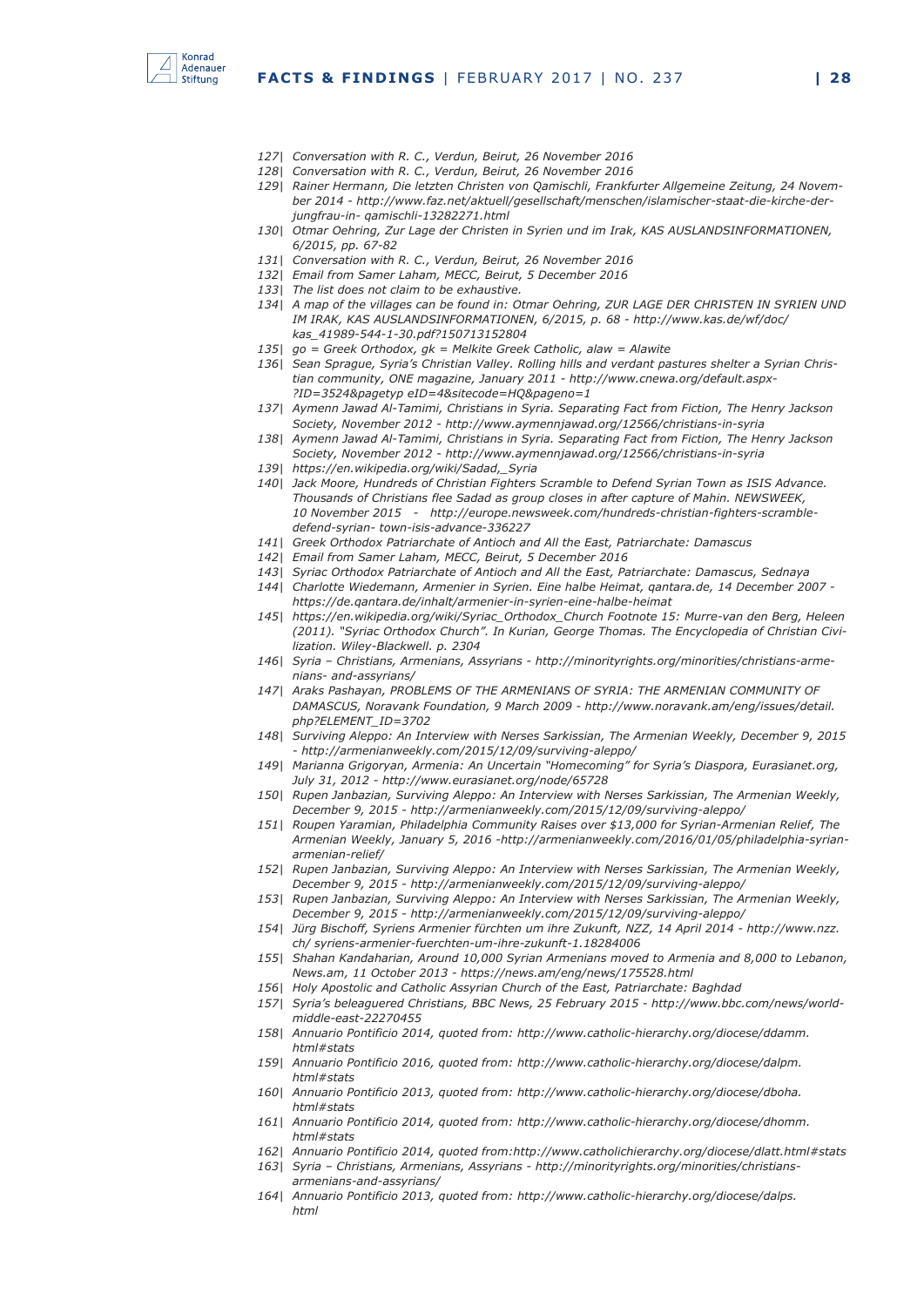

- *165| Annuario Pontificio 2014, quoted from: http://www.catholic-hierarchy.org/diocese/ddams.html*
- *166| Annuario Pontificio 2014, quoted from: http://www.catholic-hierarchy.org/diocese/dhani.html*
- *167| Annuario Pontificio 2014, quoted from: http://www.catholic-hierarchy.org/diocese/dhoms.html*
- *168| Annuario Pontificio 2013, quoted from: http://www.catholic-hierarchy.org/diocese/dalpa. html#stats*
- *169| Annuario Pontificio 2014, quoted from: http://www.catholic-hierarchy.org/diocese/ddama. html#stats*
- *170| Annuario Pontificio 2014, quoted from: http://www.catholic-hierarchy.org/diocese/dlatm. html#stats*
- *171| Annuario Pontificio 2013, quoted from: http://www.catholic-hierarchy.org/diocese/dalpc.html*
- *172| An eparchy is a diocese of the Eastern churches and corresponds to the Bishopric of the Latin Church (= Roman Catholic Church).*
- *173| Annuario Pontificio 2013, quoted from: http://www.catholic-hierarchy.org/diocese/dalar.html#stats*
- *174| Annuario Pontificio 2012, quoted from: http://www.catholic-hierarchy.org/diocese/ddaar.html*
- *175| Latin or Roman Catholic*
- *176| Annuario Pontificio 2015, quoted from: http://www.catholic-hierarchy.org/diocese/dalep.html*